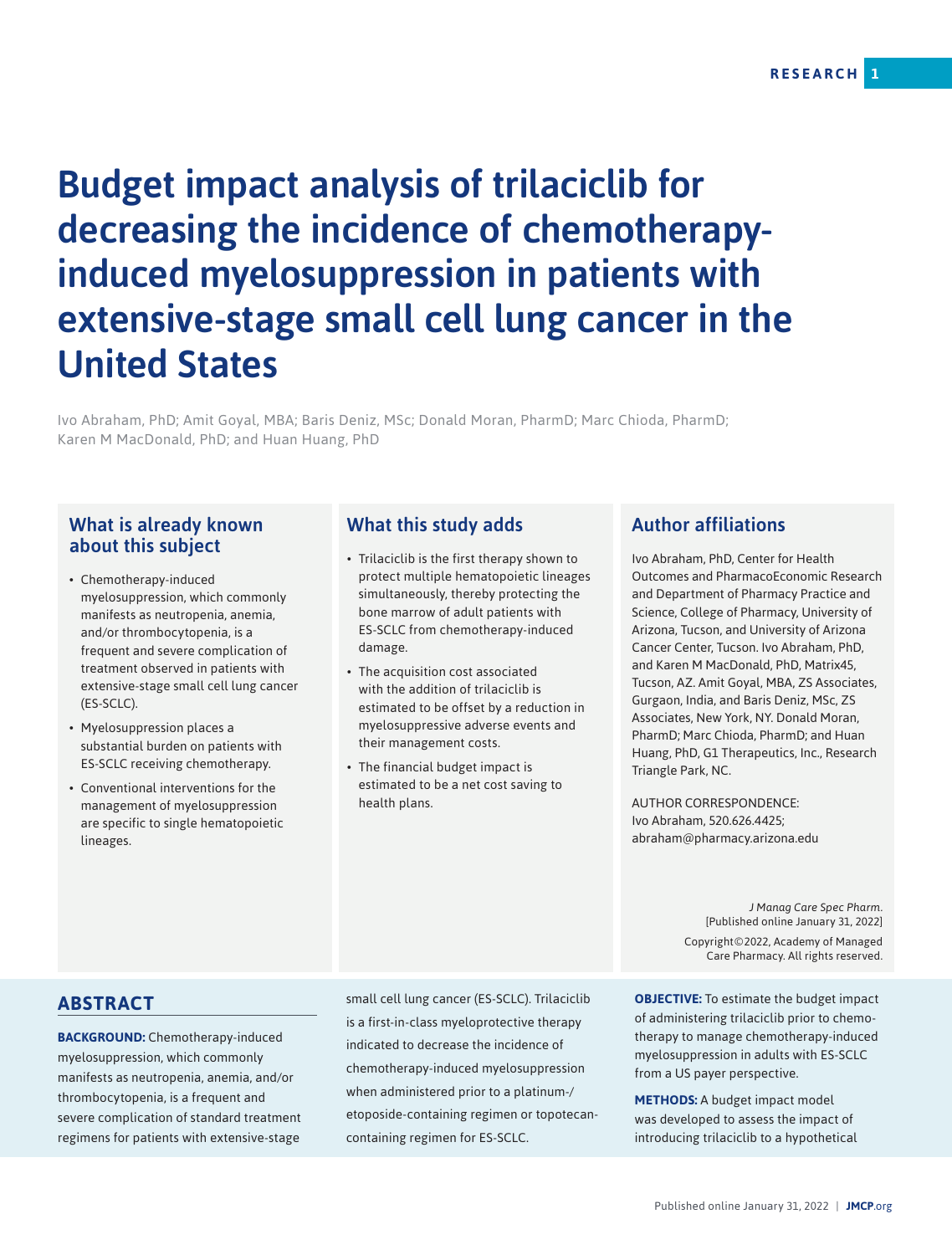1 million-member health insurance plan. The model compared 2 market scenarios: a current scenario of standard treatments for ES-SCLC without trilaciclib, and an alternative scenario of standard treatment plus trilaciclib. Population, clinical, and cost inputs were derived from published literature and trilaciclib clinical trial data. Model outcomes included the number of myelosuppressive adverse events (AEs), costs of treatment, costs of AE management, total cost, and per-member per-month (PMPM) costs. The budget impact of trilaciclib was calculated as the difference in cost (2021 US dollars) between the 2 scenarios over a 1- to 5-year time horizon. Scenario and deterministic sensitivity analyses were conducted to assess uncertainty around key model inputs.

**RESULTS:** An estimated total of 301 patients were eligible for treatment with trilaciclib over a 5-year period. The use of trilaciclib was estimated to reduce the number of myelosuppressive AEs over a 5-year period (events avoided included 108 for neutropenia, 7 for febrile neutropenia, 23 for anemia, and 46 for thrombocytopenia) compared with the scenario without trilaciclib. The adoption of trilaciclib was associated with a cost saving of \$801,254 (\$0.013 PMPM) over 5 years. The acquisition cost for trilaciclib (\$3,704,199) was offset by the reduction in AE management cost (\$4,282,748) and reduction in prophylactic granulocyte colony-stimulating factor use (\$222,704). The cost savings associated with trilaciclib began in year 1 (total \$34,388; \$0.003 PMPM) and accrued over time.

**CONCLUSIONS:** The acquisition cost of trilaciclib is projected to be offset by a reduction in the costs of managing AEs related to myelosuppression when added to standard chemotherapy regimens for ES-SCLC. The net budget impact of trilaciclib is estimated to be a cost saving.

Lung cancer is the second most common cancer in both men and women and the leading cause of cancer-related mortality in the United States.<sup>1</sup> Non-small cell lung cancer (NSCLC) is most common (>80% of lung cancer diagnoses), whereas small cell lung cancer (SCLC) comprises approximately 13%-17% of all lung cancer diagnoses.<sup>2-4</sup> SCLC is the most aggressive form of lung cancer and is characterized by poor prognosis, with a 5-year survival rate of 7% compared with 25% for NSCLC.<sup>2</sup> Early diagnosis of SCLC is difficult, owing to limited specific symptoms, rapid tumor growth, and early, widespread metastases.<sup>4,5</sup> Consequently, approximately two-thirds of patients with SCLC have extensive-stage (ES) disease at diagnosis, requiring systemic treatment.4

Standard first-line treatment for ES-SCLC comprises a core platinum/etoposide combination chemotherapy regimen, with or without the addition of atezolizumab or durvalumab.<sup>6,7</sup> Although SCLC appears to be responsive to initial treatment, most patients relapse within 6 months $6,7$ ; median progression-free survival is approximately 5 months

and median overall survival may reach 12-13 months with further systemic therapy.8,9 Historically, topotecan was the preferred second-line treatment; however, other recommended second-line treatment options for those who relapse within 6 months now include lurbinectedin, irinotecan, gemcitabine, paclitaxel, and docetaxel.<sup>7,10,11</sup>

Chemotherapy-induced myelosuppression (CIM), which commonly exhibits as neutropenia, anemia, and/or thrombocytopenia, is a frequent complication of treatment observed in patients with ES-SCLC.12-15 The incidence of grade 3/4 neutropenia, anemia, and thrombocytopenia in clinical trials of first-line platinum/etoposide with or without immuno-oncology therapy has been reported to span 23%-48%, 9%-22%, and 6%-20%, respectively.8,9,16,17 Corresponding incidence rates among clinical trial participants treated with second-line topotecan have been reported at 54%-70%, 31%-42%, and 29%-54%, respectively.10,18 These myelosuppressive adverse events (AEs) are associated with an increased risk of morbidity, oftentimes experienced as fatigue, infection, and sepsis,<sup>19</sup> as well as increased mortality, poorer health-related quality of life, and greater utilization of health care services that incur additional costs.20-25

A substantial economic burden is associated with chemotherapy-induced myelosuppressive AEs in the United States.26-28 Hospitalizations due to neutropenia account for 8.3% of all cancer-related hospitalization costs for adults in the United States and have an attributable estimated cost of \$2.3 billion per year (2012 US dollars [USD], \$3.0 billion in 2021 USD).27,29 Meanwhile, mean health care costs attributable to anemia have ranged from \$22,775 (2006 USD; \$35,547 in 2021 USD) to \$93,454 (2006 USD; \$145,861 in 2021 USD) per patient per year.<sup>26,29</sup> The mean cost estimates for thrombocytopenia have extended from \$1,395 (2006 USD; \$2,177 in 2021 USD) per chemotherapy cycle to \$36,448 (2016 USD; \$41,248 in 2021 USD) per episode.26,28-30

Current options for the management of CIM are specific to single hematopoietic lineages. These options include granulocyte colony-stimulating factor (G-CSF) for the prevention or management of neutropenia; red blood cell transfusions, administration of erythropoiesis-stimulating agents, and iron supplementation for anemia; and platelet transfusion and antifibrinolytic agents for thrombocytopenia.23,31-33 However, as these approaches do not protect the bone marrow from chemotherapy-induced cytotoxic effects and impart their own risks for adverse reactions, they can be considered suboptimal. $34$  CIM may lead to dose delays, dose reductions, or discontinuation of chemotherapy. Clinicians have suggested that the delivery of optimal chemotherapy dose intensity and duration should be considered a major quality indicator in the care of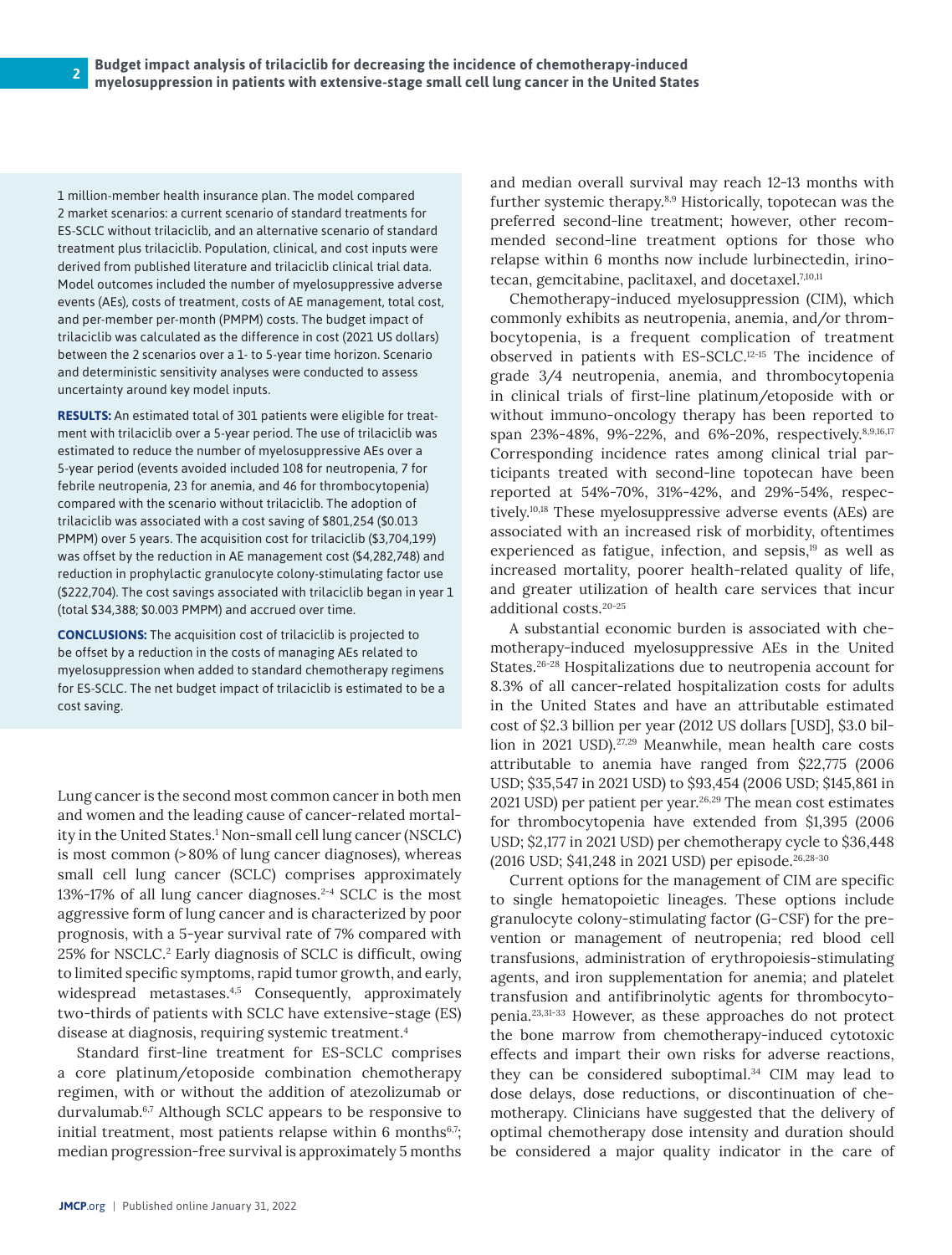

patients with curable cancers,<sup>35-38</sup> as treatment interruption may subsequently impact tumor control and patient outcomes.39-41

Trilaciclib (COSELA, G1 Therapeutics, Inc.), a firstin-class, intravenous (IV) cyclin-dependent kinase 4/6 inhibitor, transiently arrests hematopoietic stem and progenitor cells in the G1 phase of the cell cycle, thereby providing multilineage protection from the cytotoxic effects of chemotherapy.34,42 Trilaciclib is administered as a 30-minute IV infusion completed within 4 hours prior to the start of chemotherapy on each day chemotherapy is administered. The myeloprotective effects of trilaciclib have been demonstrated in 3 phase 2 clinical trials of patients with treatment-naive or previously treated ES-SCLC.43-45 In each

trial, patients received trilaciclib or placebo prior to standard chemotherapy (study G1T28-05: first-line carboplatin, etoposide, and atezolizumab; study G1T28-02: first-line carboplatin and etoposide; study G1T28-03: second-/thirdline topotecan). All 3 trials allowed G-CSF use except for primary prophylactic use in cycle 1; therapeutic G-CSF use was allowed in all cycles. Administering trilaciclib prior to chemotherapy significantly reduced the duration of grade 4 neutropenia in cycle 1 and occurrence of grade 4 neutropenia during the treatment period (dual primary endpoints) and numerically improved key secondary endpoints, including occurrence of grade  $\geq 3$  hematologic laboratory abnormalities.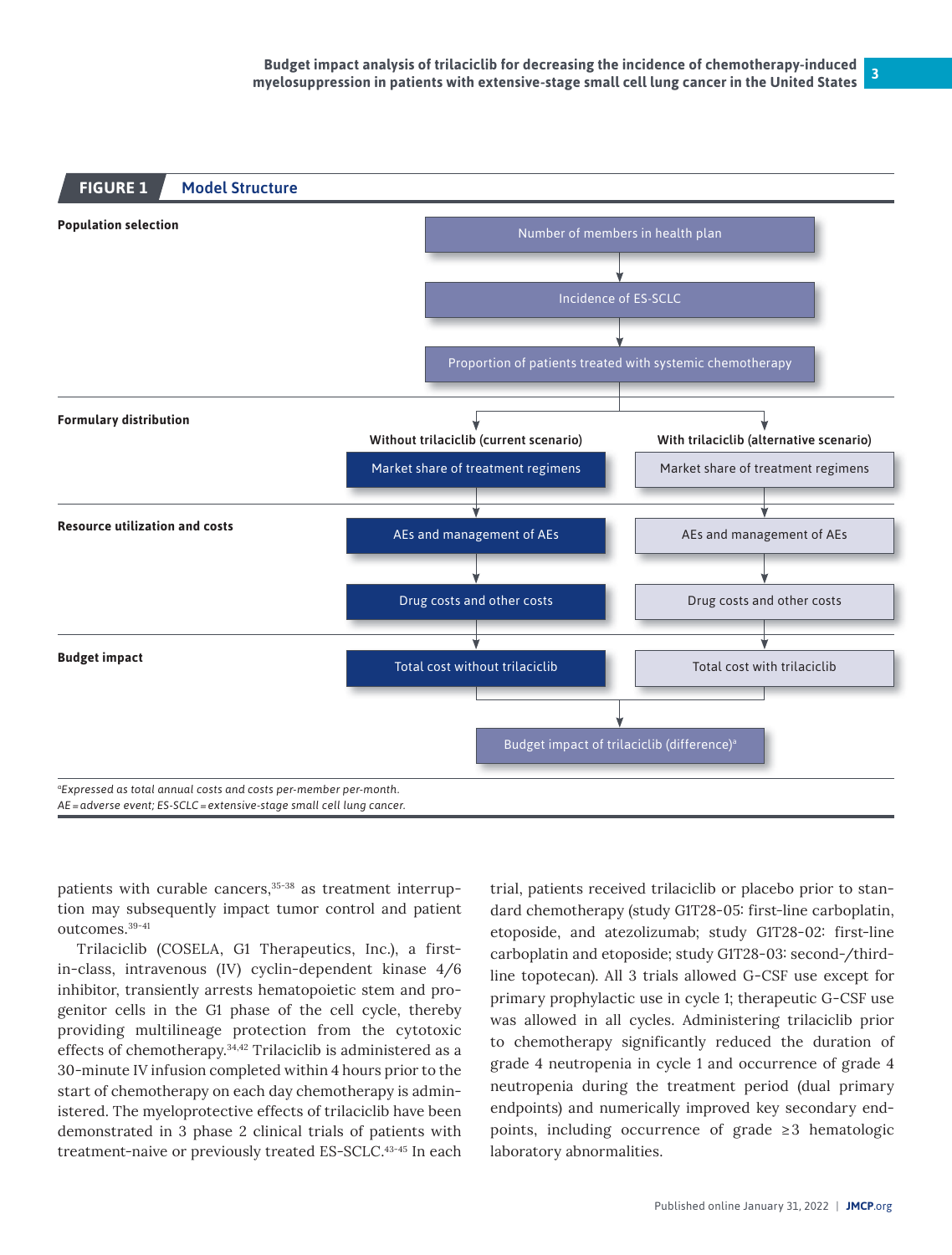# **TABLE 1** Model Inputs

| Input                                                                                                                                                         | <b>Base-case</b><br>estimate | <b>Sources</b>                                                                                |  |  |  |  |
|---------------------------------------------------------------------------------------------------------------------------------------------------------------|------------------------------|-----------------------------------------------------------------------------------------------|--|--|--|--|
| Population, %                                                                                                                                                 |                              |                                                                                               |  |  |  |  |
| Incidence of lung cancer                                                                                                                                      | 0.07                         | de Groot 2018, Worldometers 201949,50                                                         |  |  |  |  |
| Proportion of patients with SCLC (within lung cancer population)                                                                                              | 15.0                         | Wang 2017 <sup>3</sup>                                                                        |  |  |  |  |
| Proportion of patients with ES-SCLC (within SCLC population)                                                                                                  | 66.0                         | American Cancer Society <sup>51</sup>                                                         |  |  |  |  |
| Proportion of patients treated with first-line chemotherapy                                                                                                   | 90.0                         | Data on file 2015, Decision Resources Group, Small Cell Lung<br>Cancer - Landscape & Forecast |  |  |  |  |
| Proportion of patients treated with first-line chemotherapy and<br>eligible to receive trilaciclib                                                            | 72.2                         | Data on file 2019, Kantar Health, CancerMPact Treatment<br>Architecture SCLC USA <sup>a</sup> |  |  |  |  |
| Proportion of patients treated in first line who will be treated with<br>second-line chemotherapy within the same year and eligible to<br>receive trilaciclib | 26.3                         | Data on file 2019, Kantar Health, CancerMPact Treatment<br>Architecture SCLC USA <sup>a</sup> |  |  |  |  |
| Proportion of patients achieving long-term remission on first-line<br>therapy                                                                                 | 14.6                         | Data on file 2019, Kantar Health, CancerMPact Treatment<br>Architecture SCLC USA <sup>a</sup> |  |  |  |  |
| Proportion of patients achieving long-term remission on<br>second-line therapy                                                                                | 11.3                         | Data on file 2019, Kantar Health, CancerMPact Treatment<br>Architecture SCLC USA <sup>a</sup> |  |  |  |  |
| Proportion of patients with long-term remission re-treated<br>(first- or second-line therapy) with systemic chemotherapy                                      | 51.3 <sup>b</sup>            | Shiozawa 2018 <sup>69</sup>                                                                   |  |  |  |  |
| Market share, %                                                                                                                                               |                              |                                                                                               |  |  |  |  |
| First-line chemotherapy regimen                                                                                                                               |                              |                                                                                               |  |  |  |  |
| Etoposide/carboplatin/atezolizumab                                                                                                                            | 68.0                         |                                                                                               |  |  |  |  |
| Etoposide/carboplatin                                                                                                                                         | 20.0                         | G1 Therapeutics market research                                                               |  |  |  |  |
| Etoposide/cisplatin                                                                                                                                           | 12.0                         |                                                                                               |  |  |  |  |
| Second-line chemotherapy regimen                                                                                                                              |                              |                                                                                               |  |  |  |  |
| Topotecan                                                                                                                                                     | 73.0                         |                                                                                               |  |  |  |  |
| Etoposide/carboplatin                                                                                                                                         | 19.0                         | G1 Therapeutics market research                                                               |  |  |  |  |
| Etoposide/cisplatin                                                                                                                                           | 8.0                          |                                                                                               |  |  |  |  |
| Trilaciclib uptake in patients eligible for first-line therapy (alternative scenario)                                                                         |                              |                                                                                               |  |  |  |  |
| Year 1                                                                                                                                                        | 6.6                          |                                                                                               |  |  |  |  |
| Year 2                                                                                                                                                        | 21.7                         |                                                                                               |  |  |  |  |
| Year 3                                                                                                                                                        | 32.0                         | G1 Therapeutics market research                                                               |  |  |  |  |
| Year 4                                                                                                                                                        | 39.0                         |                                                                                               |  |  |  |  |
| Year 5                                                                                                                                                        | 43.6                         |                                                                                               |  |  |  |  |
| Trilaciclib uptake in patients eligible for second-line therapy (alternative scenario)                                                                        |                              |                                                                                               |  |  |  |  |
| Year 1                                                                                                                                                        | 6.9                          |                                                                                               |  |  |  |  |
| Year 2                                                                                                                                                        | 22.3                         |                                                                                               |  |  |  |  |
| Year 3                                                                                                                                                        | 32.9                         | G1 Therapeutics market research                                                               |  |  |  |  |
| Year 4                                                                                                                                                        | 40.0                         |                                                                                               |  |  |  |  |
| Year 5                                                                                                                                                        | 44.8                         |                                                                                               |  |  |  |  |
| <b>Prophylactic G-CSF</b>                                                                                                                                     |                              |                                                                                               |  |  |  |  |
| Prophylactic use of G-CSF without trilaciclib, %                                                                                                              | 26.0                         | G1 Therapeutics market research                                                               |  |  |  |  |
| Reduction in use of prophylactic G-CSF with trilaciclib, %                                                                                                    | $50.0^{b,c}$                 | Weiss 2021 <sup>55</sup>                                                                      |  |  |  |  |
| Average G-CSF cost (WAC plus administration cost) per cycle, \$                                                                                               | 5,733                        | Drugs.com 2020, Eldar-Lissai 200853,56                                                        |  |  |  |  |
| Average number of prophylactic G-CSF cycles                                                                                                                   | 3.41 <sup>b</sup>            | Naeim 2013 <sup>57</sup>                                                                      |  |  |  |  |

*continued on next page*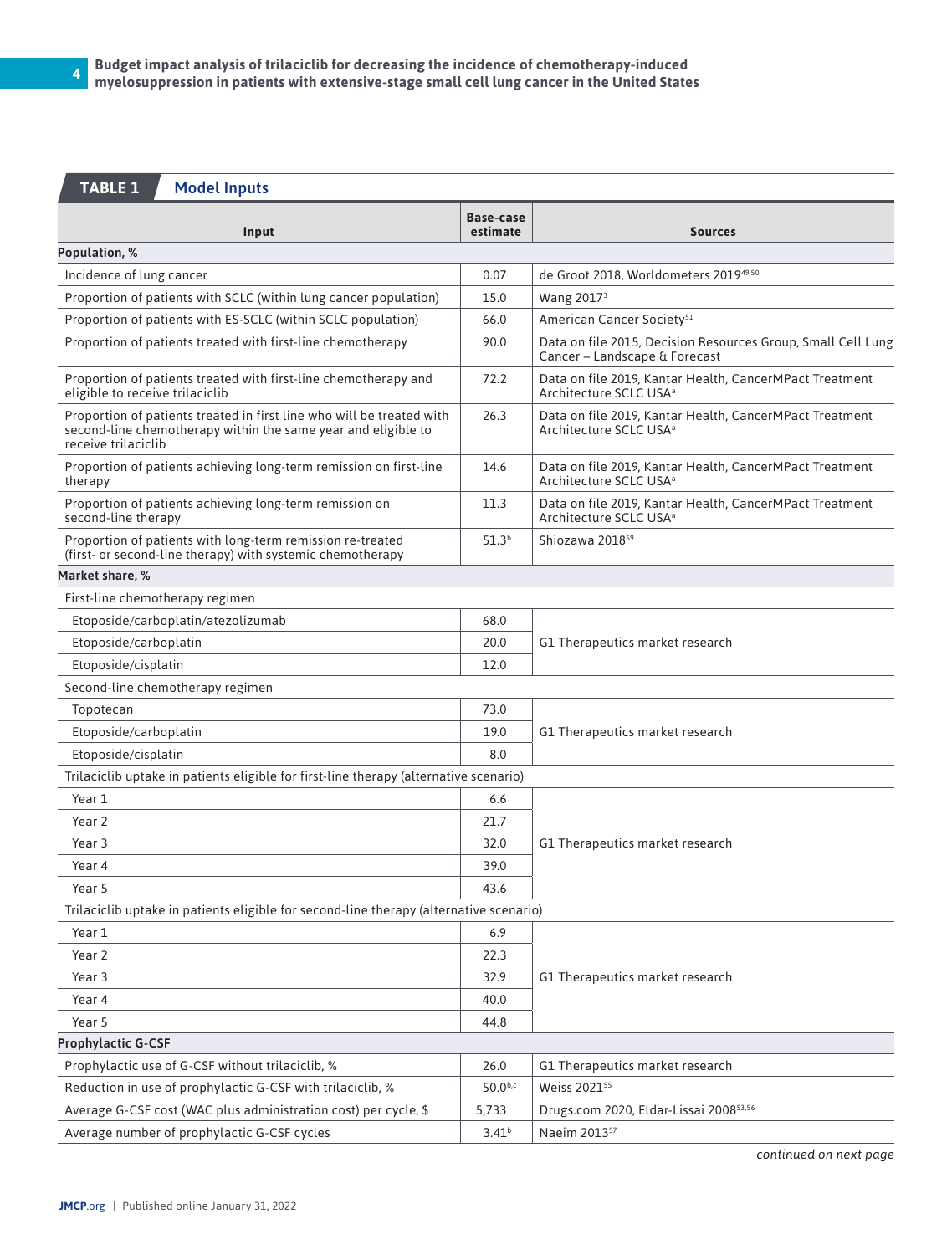| <b>TABLE 1</b>                              | <b>Model Inputs (continued)</b>                                               |                              |                                                                                |  |  |  |
|---------------------------------------------|-------------------------------------------------------------------------------|------------------------------|--------------------------------------------------------------------------------|--|--|--|
|                                             | Input                                                                         | <b>Base-case</b><br>estimate | <b>Sources</b>                                                                 |  |  |  |
| Grade 3/4 AE management cost, \$            |                                                                               |                              |                                                                                |  |  |  |
| Neutropenia                                 |                                                                               |                              | Wong 2018 <sup>30</sup>                                                        |  |  |  |
| Febrile neutropenia                         |                                                                               | 22,563b,d                    | Weycker 2015 <sup>21</sup>                                                     |  |  |  |
| Anemia                                      |                                                                               | 24,868b,d                    | Wong 2018 <sup>30</sup>                                                        |  |  |  |
| Thrombocytopenia                            |                                                                               | 27,860b,d                    | Wong 2018 <sup>30</sup>                                                        |  |  |  |
| Drug costs, \$                              |                                                                               |                              |                                                                                |  |  |  |
|                                             | First-line chemotherapy (cost per regimen)                                    |                              |                                                                                |  |  |  |
|                                             | Etoposide/carboplatin/atezolizumab                                            | 49,538 <sup>e</sup>          |                                                                                |  |  |  |
| Etoposide/carboplatin                       |                                                                               | $12,435^{\circ}$             | National Comprehensive Cancer Network 2021, Drugs.com<br>2020, Duh 20137,53,70 |  |  |  |
| Etoposide/cisplatin                         |                                                                               | $11,597$ <sup>d</sup>        |                                                                                |  |  |  |
| Second-line chemotherapy (cost per regimen) |                                                                               |                              |                                                                                |  |  |  |
| Topotecan                                   |                                                                               | 20,803 <sup>e</sup>          |                                                                                |  |  |  |
| Etoposide/carboplatin                       |                                                                               | $12,435^{\circ}$             | National Comprehensive Cancer Network 2021, Drugs.com<br>2020. Duh 20137,53,70 |  |  |  |
| Etoposide/cisplatin                         |                                                                               | $11,597^e$                   |                                                                                |  |  |  |
| Trilaciclib (WAC cost per cycle)            |                                                                               | $8,502$ <sup>f</sup>         | International Business Machines 2021 <sup>54</sup>                             |  |  |  |
|                                             | <sup>a</sup> Based on online research with direct responses from oncologists. |                              |                                                                                |  |  |  |

*bComputed from data reported in the sources.*

*c Prophylactic G-CSF use with trilaciclib is 13.0% (50% of 26%) across all 5 years.*

*dBased on management costs for severe AEs (requiring inpatient stay).*

*e Total cost including acquisition and administration costs plus accounting for the number of cycles and visits per cycle.*

*f Estimate based on a platinum-/etoposide-containing regimen (3 doses per cycle, \$2,834 per dose); for a topotecan-containing regimen, this was estimated as \$14,170 (5 doses per cycle, \$2,834 per dose).* 

*AE=adverse event; ES-SCLC=extensive-stage small cell lung cancer; G-CSF=granulocyte colony-stimulating factor; SCLC=small cell lung cancer; WAC=wholesale acquisition cost.*

In February 2021, trilaciclib was approved by the US Food and Drug Administration to decrease the incidence of CIM in adult patients when administered prior to a platinum-/ etoposide-containing regimen or topotecan-containing regimen for ES-SCLC.46 As of March 2021, trilaciclib is recommended by the National Comprehensive Cancer Network (NCCN) guidelines for both SCLC and hematopoietic growth factors as a prophylactic option to decrease the incidence of CIM when administered before platinum/ etoposide plus or minus immune checkpoint inhibitorcontaining regimens or a topotecan-containing regimen for ES-SCLC.7,33

In this study, a budget impact model (BIM) was developed to estimate the financial impact of prescribing trilaciclib for its approved indication.

# **Methods**

#### **MODEL OVERVIEW**

The current BIM was developed following guidance on good modeling practices from the International Society for Pharmacoeconomic Outcomes and Research.<sup>47</sup> Key elements included estimating an appropriate size of population, use of the current first- and second-line chemotherapy regimens with and without the new intervention, the most recent costs of treatment and management strategies, and incorporation of a sensitivity analysis.

A model was built using Microsoft Excel. The model time frame was up to 5 years, and the perspective was from a health care payer in the United States. The model created 2 scenarios to assess the budget impact of trilaciclib: a current scenario of standard treatments for ES-SCLC without trilaciclib and an alternative scenario of the same standard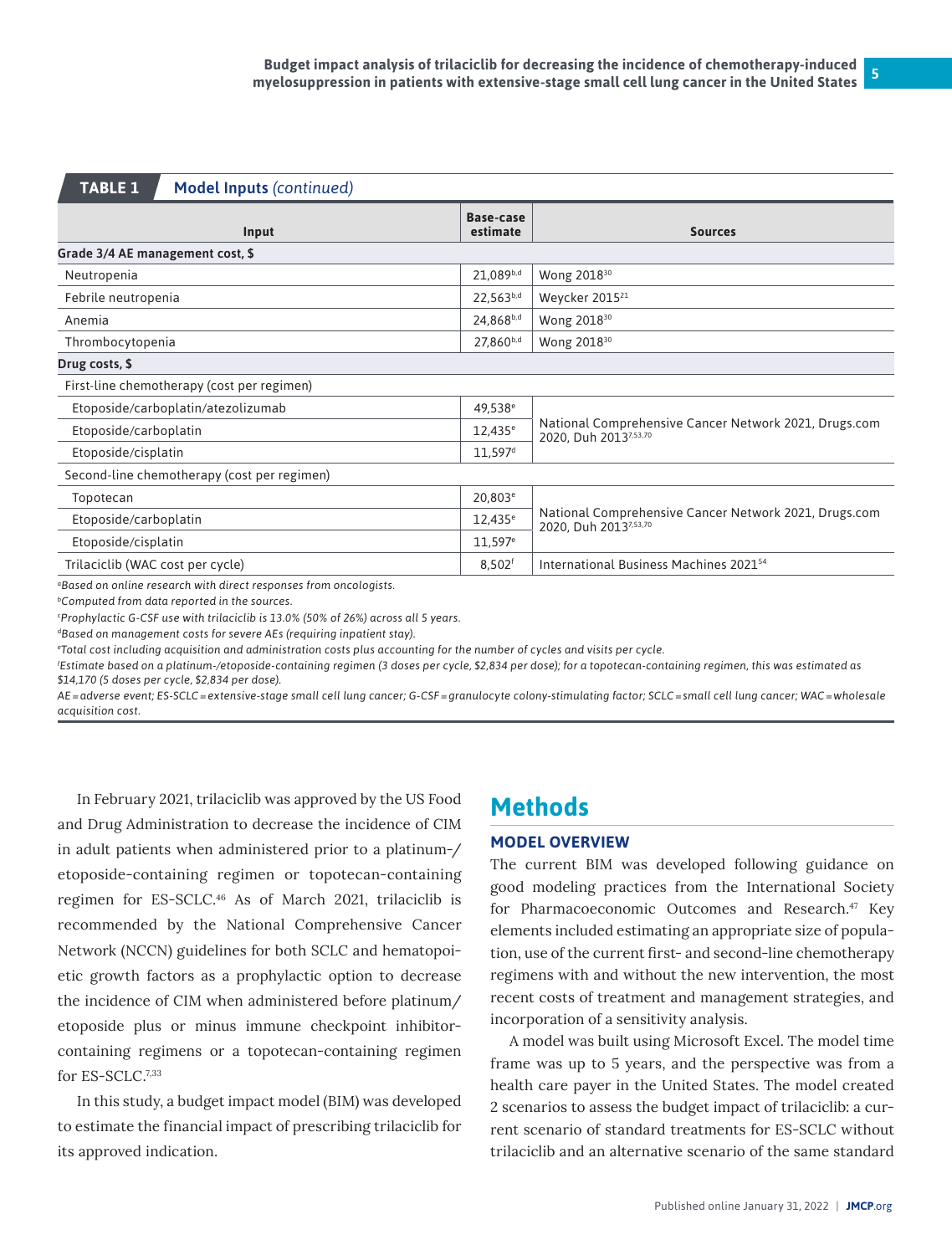#### **TABLE 2**

#### Incidence and Frequency of Grade 3/4 Chemotherapy-Induced Myelosuppression AEs for Chemotherapy With or Without Trilaciclib

|                                                          | Neutropenia            |                     | Febrile neutropenia           |                     | Anemia                        |                            | Thrombocytopenia              |                     |
|----------------------------------------------------------|------------------------|---------------------|-------------------------------|---------------------|-------------------------------|----------------------------|-------------------------------|---------------------|
| Chemotherapy                                             | Without<br>trilaciclib | With<br>trilaciclib | <b>Without</b><br>trilaciclib | With<br>trilaciclib | <b>Without</b><br>trilaciclib | <b>With</b><br>trilaciclib | <b>Without</b><br>trilaciclib | With<br>trilaciclib |
| Incidence of grade 3/4 AEs with first-line treatment, %  |                        |                     |                               |                     |                               |                            |                               |                     |
| Etoposide/carboplatin/atezolizumab <sup>44</sup>         | 60                     | 21                  | 6                             | 2                   | 30                            | 17                         | 38                            | 2                   |
| Etoposide/carboplatin <sup>43</sup>                      | 68                     | 11                  | 8                             | 3                   | 19                            | 5                          | 8                             | 8                   |
| Etoposide/cisplatin <sup>13,a</sup>                      | 68                     | 18                  | 10                            | 3                   | 12                            | 6                          | 15                            | 3                   |
| Average events/patient, n <sup>b</sup>                   | 2.5                    | 1.3                 | 1.3                           | 1.0                 | 1.6                           | 1.6                        | 1.7                           | 1.5                 |
| Incidence of grade 3/4 AEs with second-line treatment, % |                        |                     |                               |                     |                               |                            |                               |                     |
| Topotecan <sup>45</sup>                                  | 86                     | 75                  | 18                            | 6                   | 61                            | 28                         | 57                            | 56                  |
| Etoposide/carboplatin <sup>52,a</sup>                    | 20                     | 17                  | 6                             | 2                   | 21                            | 10                         | 31                            | 30                  |
| Etoposide/cisplatin <sup>13,a</sup>                      | 68                     | 59                  | 10                            | 3                   | 12                            | 6                          | 15                            | 15                  |
| Average events/patient, $nb$                             | 3.3                    | 2.5                 | 1.2                           | 1.0                 | 1.8                           | 1.7                        | 4.1                           | 2.5                 |

*aCalculated from the AE rates reported for chemotherapy and by applying the relative risk reduction associated with trilaciclib (pooled average from G1T28-0544 and G1T28-0243 clinical trials) to the rate of AEs without trilaciclib.*

*bCalculated as the total number of grade 3/4 AEs during the trial duration divided by the number of patients having ≥1 grade 3/4 AE. AE=adverse event.*

treatments in combination with trilaciclib (Figure 1). The difference in overall costs between the 2 scenarios was the budget impact driven by the introduction of trilaciclib.

Population inputs were based on published epidemiology data. Chemotherapies considered in the model were selected according to standard care. AE profiles of treatment regimens were derived from trilaciclib clinical trials and published literature. Drug costs were calculated from published wholesale acquisition costs (WACs) and included administration costs. The WAC was the only publicly available cost for trilaciclib at the time of model development (average selling price [ASP] was not yet available); therefore, WAC was used for all drugs in the model for consistency. The first ASP for trilaciclib was released in October 2021 and was subsequently incorporated in a scenario analysis, where the October 2021 Centers for Medicare & Medicaid Services (CMS) Medicare Part B reimbursement limit based on second quarter (2Q) 2021 ASP was used for all drug acquisition cost inputs.48 AE management costs were obtained from published literature. The total budget impact was calculated for the entire population of members in the hypothetical health plan, along with differences in permember per-month (PMPM) costs between the current and alternative scenarios. Scenario and deterministic sensitivity analyses (DSAs) were also conducted.

#### **MODEL INPUTS**

Eligible Population. The BIM started with a hypothetical US health insurance plan of 1 million members, which was subsequently reduced to concentrate only on those patients with ES-SCLC. The population estimates for ES-SCLC (incidence of lung cancer in the United States, proportion of patients with lung cancer who have SCLC, and proportion of patients with SCLC who have ES disease) were derived from published epidemiological data (Table 1).3,49-51

Estimates for patients with ES-SCLC who were eligible to receive trilaciclib, including those receiving first- or second-line chemotherapy, the proportion of chemotherapy-treated patients eligible for trilaciclib, and the proportions of patients achieving remission or retreated with chemotherapy after remission, were based on published literature and complemented by market research data (Table 1).

Treatments and Market Share. Within the model, the estimated market share of the chemotherapy regimens and trilaciclib uptake were based on G1 Therapeutics market research (Table 1). In the base case, etoposide/carboplatin/atezolizumab (68%), etoposide/carboplatin (20%), and etoposide/cisplatin (12%) comprised the first-line chemotherapy regimens; and topotecan (73%), etoposide/ carboplatin (19%), and etoposide/cisplatin (8%) comprised the second-line chemotherapy regimens (Supplementary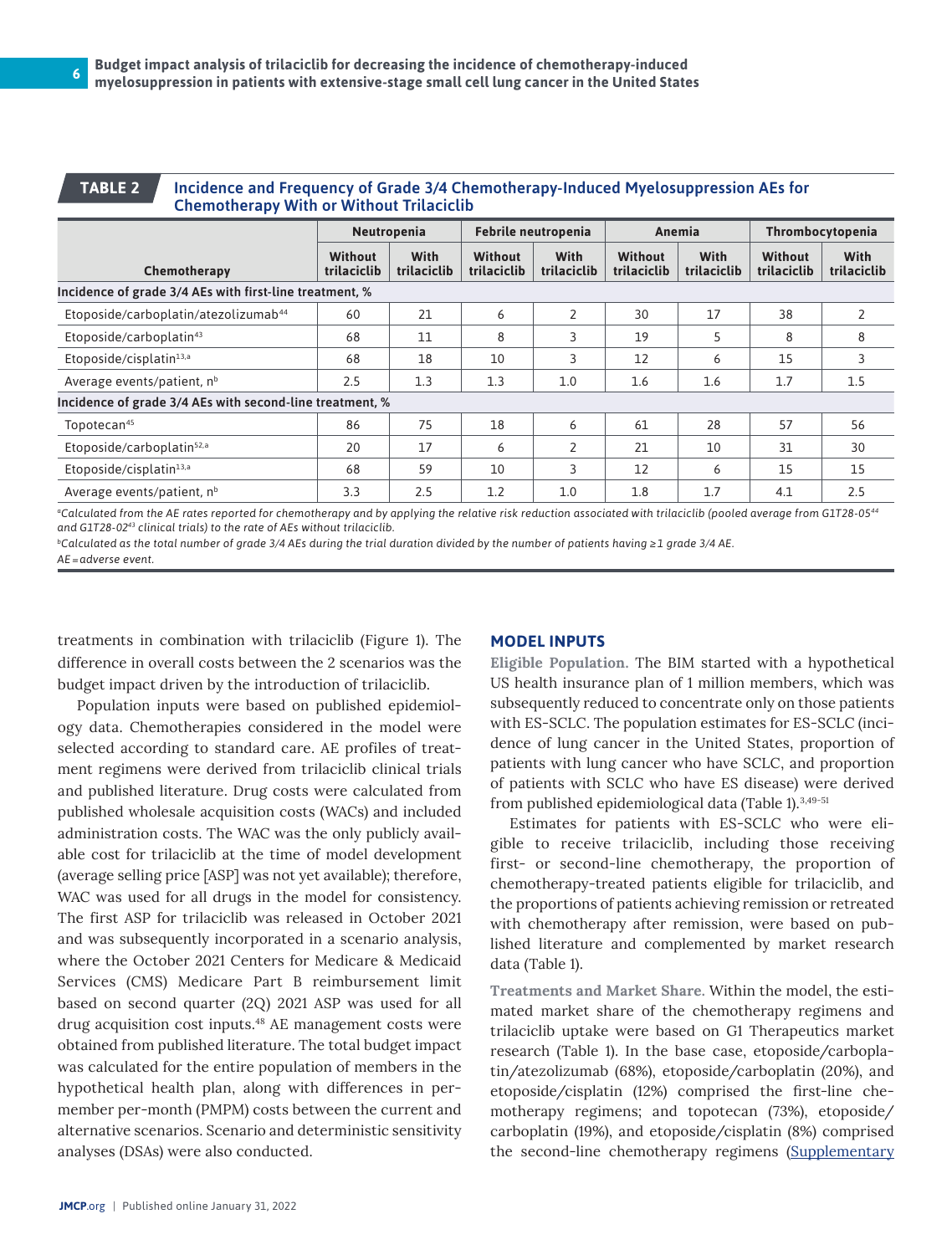[Table 1](https://www.jmcp.org/pb-assets/Supplmental%20Material/SupplementaryMaterials21379-1642449091.pdf), available in online article). Trilaciclib uptake was assumed to increase gradually over time, from 6.6% in the first-line setting and 6.9% in the second-line setting in year 1, to 43.6% and 44.8% in year 5, respectively (Table 1).

Number of Chemotherapy-Induced Myelosuppressive AEs. The incidence of chemotherapy-induced myelosuppressive AEs (neutropenia, febrile neutropenia [FN], anemia, and thrombocytopenia) was calculated using data from the trilaciclib clinical trials and published literature (Table 2). In the first-line setting, AE incidence for etoposide/carboplatin/atezolizumab or etoposide/carboplatin with and without trilaciclib was based on the trilaciclib G1T28-05 and G1T28-02 clinical trials, respectively.<sup>43,44</sup> AE rates for etoposide/cisplatin were based on published literature.13 AE rates for trilaciclib in combination with etoposide/cisplatin were calculated by applying the relative risk reduction associated with trilaciclib to the rate of AEs without trilaciclib (pooled average from G1T28-05 and G1T28-02 clinical trials).43,44 In the second-line setting, AE rates for topotecan with or without trilaciclib were based on the trilaciclib G1T28-03 clinical trial.45 AE incidences for etoposide/carboplatin and etoposide/cisplatin were based on published literature.13,52 AE rates for trilaciclib in combination with etoposide/carboplatin and etoposide/cisplatin were calculated by applying the relative risk reduction associated with trilaciclib to the rates of AEs without trilaciclib (from the G1T28-03 study).45

The average number of AEs (among patients who experienced at least 1 AE) in current and alternative scenarios were calculated based on the market share of available treatment options (Table 2). The data for trilaciclib were based on a pooled average from the G1T28-05 and G1T28-02 studies (first-line setting) and the G1T28-03 study (secondline setting).

Treatment and AE Costs. Treatment costs for chemotherapies considered in the model included acquisition and administration costs. Acquisition costs for each regimen per cycle were calculated by combining the published WAC for the recommended dose of each product (within the respective treatment regimen) from approved product labels and per recommended dosing schedule [\(Supplementary](https://www.jmcp.org/pb-assets/Supplmental%20Material/SupplementaryMaterials21379-1642449091.pdf) [Table 1](https://www.jmcp.org/pb-assets/Supplmental%20Material/SupplementaryMaterials21379-1642449091.pdf)).<sup>53</sup> Administration costs for treatment were based on published literature (Table 1).

The model assumed that all patients completed the recommended treatment regimens. A mean number of 4 cycles was assumed for the etoposide/carboplatin/atezolizumab regimen, consistent with the G1T28-05 study.44 A mean number of 5 cycles was assumed for the other chemotherapy regimens, as they are recommended for 4-6 cycles in international clinical guidelines, $6,7$  and the G1T28-02 study

followed patients until completion of chemotherapy as determined by the investigator (4-6 cycles; [Supplementary](https://www.jmcp.org/pb-assets/Supplmental%20Material/SupplementaryMaterials21379-1642449091.pdf) [Table 1\)](https://www.jmcp.org/pb-assets/Supplmental%20Material/SupplementaryMaterials21379-1642449091.pdf).

The total cost of trilaciclib per course of chemotherapy was calculated by multiplying the WAC per dose of trilaciclib (\$1,417 per 300-mg vial or \$2,834 per dose) by the number of cycles in each chemotherapy regimen and by the number of doses required per cycle ([Supplementary Table 1\)](https://www.jmcp.org/pb-assets/Supplmental%20Material/SupplementaryMaterials21379-1642449091.pdf).<sup>54</sup>

The management costs for grade 3/4 neutropenia, thrombocytopenia, and anemia were obtained from a retrospective claims-based analysis,<sup>30</sup> which assessed the incremental health care costs (ie, the difference in total cost of care for patients who experienced an AE compared with the total cost of care for patients who did not experience that AE) associated with AEs in adult patients with cancer in the United States (Table 1). The management costs for FN were obtained from a retrospective claims-based analysis,<sup>21</sup> which assessed clinical and economic risk and consequences of FN among patients with metastatic cancer in the United States.

All costs were adjusted to 2021 USD using the Consumer Price Index for medical care according to the US Bureau of Labor Statistics as of March 2021.29 Discounting was not applied, given the short survival for this population (up to 12-13 months). $8,9$ 

Inputs Related to Prophylactic Use of G-CSF. The NCCN guidelines for the management of neutropenia recommend the use of G-CSF as prophylaxis for any patients at high risk of FN (>20%) and individualized consideration for patients at intermediate risk (10%-20%).<sup>33</sup> The model estimated that prophylactic G-CSF was administered to 26% of patients with ES-SCLC receiving chemotherapy without trilaciclib, based on G1 Therapeutics market research. No direct data were available to calculate the reduction in G-CSF prophylactic use associated with the use of trilaciclib. Consequently, the value was based on reduction in use for any G-CSF (50% reduction) as observed in a pooled analysis of clinical data for trilaciclib vs placebo in patients with ES-SCLC.55

The average cost associated with prophylactic G-CSF per cycle was estimated to be \$5,733, which included the WAC (weighted average of branded G-CSF and biosimilars based on market share) and administration costs.53,56 The average number of G-CSF cycles per chemotherapy regimen (3.41) was based on a weighted average of the mean number of cycles for filgrastim  $(2.3)$  and pegfilgrastim  $(3.5)$ .<sup>57</sup> The average total cost of G-CSF per chemotherapy regimen was \$19,548. The therapeutic or rescue use of G-CSF (ie, use after the onset of neutropenia or FN) was assumed to be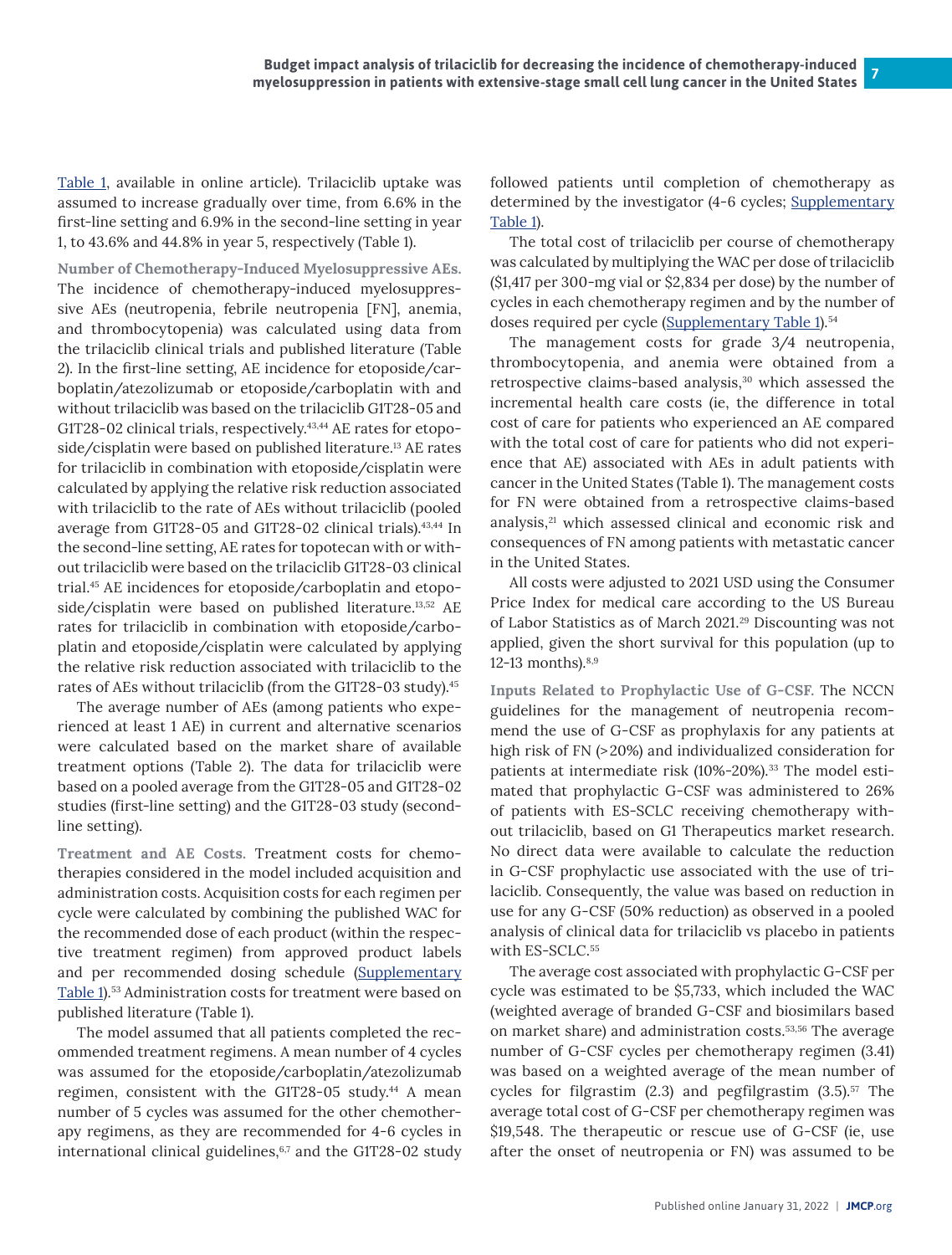#### **TABLE 3**

Total Budget Impact Over 5 Years Associated With the Introduction of Trilaciclib

|                                                                  | <b>Costs with current</b><br>scenario<br>(without trilaciclib) | <b>Costs with</b><br>alternative<br>scenario<br>(with trilaciclib)<br>s | Cost<br>difference<br>S |
|------------------------------------------------------------------|----------------------------------------------------------------|-------------------------------------------------------------------------|-------------------------|
| Trilaciclib                                                      | $\Omega$                                                       | 3,704,199                                                               | 3,704,199               |
| Chemotherapy                                                     | 10,180,640                                                     | 10,180,640                                                              | $\Omega$                |
| G-CSF prophylaxis                                                | 1,532,595                                                      | 1,309,891                                                               | $-222,704$              |
| AE management                                                    | 22,435,918                                                     | 18,153,170                                                              | $-4.282.748$            |
| Neutropenia                                                      | 11,092,377                                                     | 8,824,574                                                               | $-2,267,803$            |
| Febrile neutropenia                                              | 731,642                                                        | 574,521                                                                 | $-157,121$              |
| Anemia                                                           | 3,801,868                                                      | 3,229,005                                                               | $-572,863$              |
| Thrombocytopenia                                                 | 6,810,031                                                      | 5,525,070                                                               | $-1,284,961$            |
| Total                                                            | 34,149,153                                                     | 33,347,899                                                              | $-801,254$              |
| <b>PMPM</b>                                                      | 0.569                                                          | 0.556                                                                   | $-0.013$                |
| <b>PPPM</b> among patients eligible<br>for trilaciclib treatment | 1,887                                                          | 1,843                                                                   | $-44$                   |

*AE=adverse event; G-CSF=granulocyte colony-stimulating factor; PMPM=per member per month; PPPM=per-patient per-month.*

included in the AE management cost for neutropenia and FN and was not included as a separate input. Similarly, costs associated with erythropoiesisstimulating agents, red blood cell transfusions, and platelet transfusions were assumed to be included in the AE management cost for anemia and thrombocytopenia and not included as separate inputs.

#### **MODEL OUTPUTS**

The model estimated the number of patients eligible for trilaciclib, number of grade 3/4 AEs, total costs, PMPM costs, and per-patient per-month (PPPM) costs among patients eligible for trilaciclib, based on a hypothetical health plan with 1 million members. Results were reported separately for the current (without trilaciclib) and alternative (with trilaciclib) scenarios, and the difference between the 2 scenarios. Total costs were presented in 4 subcategories: chemotherapy treatment cost, trilaciclib cost, AE management cost, and cost related to prophylactic use of G-CSF.

#### **SENSITIVITY AND SCENARIO ANALYSES**

A 1-way DSA was performed to assess uncertainty around key model inputs. The following key model parameters were varied in the sensitivity analysis: WAC for trilaciclib, AE management cost, proportion of patients receiving prophylactic G-CSF without trilaciclib, reduction in prophylactic G-CSF use associated with trilaciclib, market uptake for trilaciclib, and population inputs related to patients eligible for trilaciclib.

Several scenario analyses were performed [\(Supplementary Table 2,](https://www.jmcp.org/pb-assets/Supplmental%20Material/SupplementaryMaterials21379-1642449091.pdf) available in online article). The first considered a variation in the reduction in prophylactic use of G-CSF associated with trilaciclib outside the base-case value (ie, 0%-100%). The second was conducted to include

only treatment regimens used in the trilaciclib clinical trials (ie, first-line etoposide/carboplatin, first-line etoposide/carboplatin/atezolizumab, and second-line topotecan). The third assumed an administration cost for trilaciclib using a Current Procedural Terminology (CPT) code (\$77.86 based on the Medicare National Fee Schedule for CPT 96365: IV infusion for therapy, prophylaxis, or diagnosis).58 The fourth considered the October 2021 CMS Medicare Part B reimbursement limit based on 2Q 2021 ASP for drug costs.48

#### **MODEL ASSUMPTIONS**

Several key assumptions were applied to this model. First, uptake of trilaciclib was based on internal forecasting and may differ from that observed in real-world clinical practice. Second, all patients were assumed to complete the recommended treatment regimens without interruptions, dose adjustments, or discontinuations. Third, chemotherapy treatment costs were fixed, and no differences were expected between the 2 treatment scenarios for this parameter. Fourth, trilaciclib had no effect on treatment response or survival, as no difference in progression-free survival or overall survival was observed in the trilaciclib clinical trials.43-45 Finally, only grade ≥3 AEs (based on the National Cancer Institute's Common Terminology Criteria for Adverse Events) were included in the analysis,<sup>59</sup> as these are most likely to require intervention and were considered to have the greatest impact on health and economic outcomes from a payer perspective.

# **Results**

#### **BASE-CASE RESULTS**

Over a 5-year time horizon, an estimated total of 301 patients were eligible for treatment with trilaciclib per the labeled indication, comprising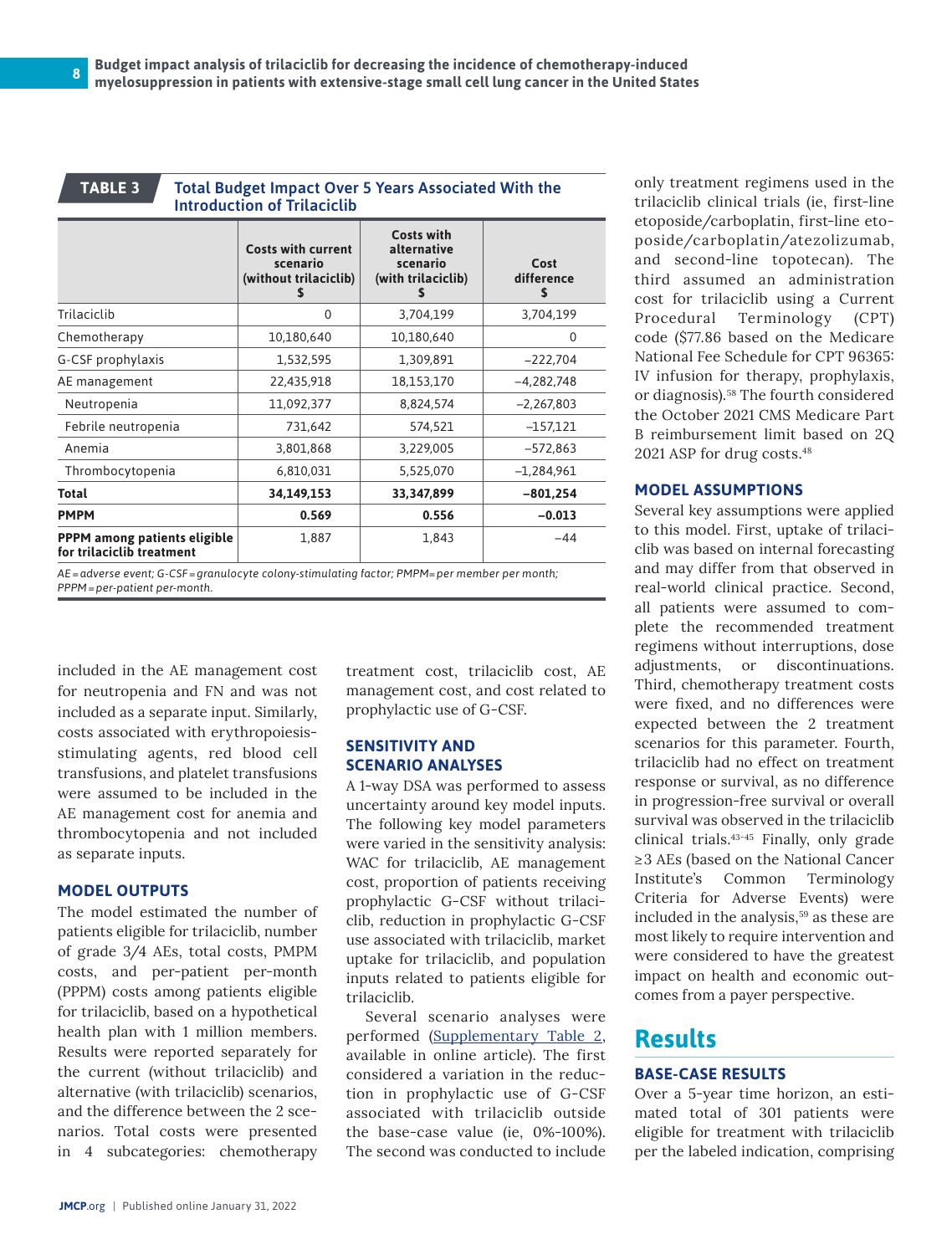

*aFirst- and second-line settings combined.*

*DSA=deterministic sensitivity analysis; ES-SCLC=extensive-stage small cell lung cancer; G-CSF=granulocyte colony-stimulating factor; SCLC=small cell lung cancer; WAC=wholesale acquisition cost.*

239 and 62 in first- and second-line settings, respectively. The number of myelosuppressive AEs in the alternative scenario with trilaciclib were estimated to be fewer than in the current scenario without trilaciclib (events avoided over 5 years: 108 for neutropenia, 7 for FN, 23 for anemia, and 46 for thrombocytopenia; [Supplementary Table 3,](https://www.jmcp.org/pb-assets/Supplmental%20Material/SupplementaryMaterials21379-1642449091.pdf) available in online article).

In the base-case analysis, the total annual plan cost in the current scenario (without trilaciclib) was estimated to be \$34,149,153 for a 1 million-member health plan over 5 years. The total annual plan cost in the alternative scenario (with trilaciclib) was estimated to be \$33,347,899 over 5 years. The adoption of trilaciclib was therefore associated with cost savings of \$801,254 (translating to \$0.013 PMPM overall, and \$44 PPPM among the 301 patients eligible for trilaciclib treatment) over 5 years (Table 3).

A breakdown of the cost savings over 5 years in the alternative scenario shows that the cumulative \$3,704,199 acquisition cost for trilaciclib was offset by a net reduction in AE management cost (\$4,282,748) and reduction in prophylactic G-CSF use (\$222,704).

The annual cost savings associated with trilaciclib were observed as early as year 1 (\$34,388 total, \$0.003 PMPM) and continued to accumulate over time. The total cumulative cost savings associated with treating patients with ES-SCLC receiving trilaciclib were \$155,828 (\$0.006 PMPM), \$336,107 (\$0.009 PMPM), \$555,651 (\$0.012 PMPM), and \$801,254 (\$0.013 PMPM) over 2, 3, 4, and 5 years, respec-tively [\(Supplementary Figure 1,](https://www.jmcp.org/pb-assets/Supplmental%20Material/SupplementaryMaterials21379-1642449091.pdf) available in online article).

#### **SENSITIVITY AND SCENARIO ANALYSES**

Across all parameters adjusted in the 1-way DSA, the use of trilaciclib led to total cumulative cost savings ranging from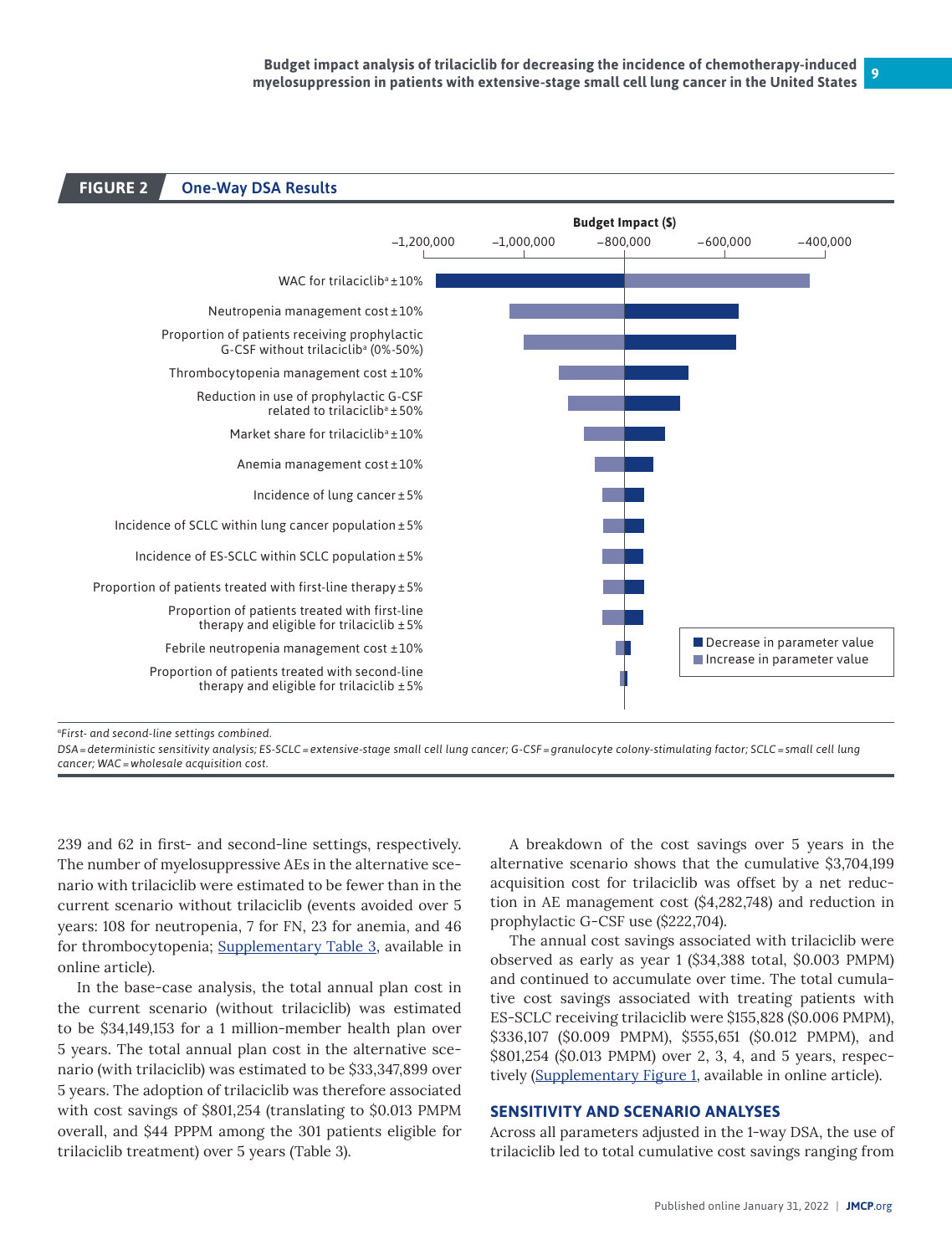\$574,473 to \$1,171,673 (\$0.010 to \$0.020 PMPM) over 5 years (Figure 2). The top 3 drivers of cost savings were the WAC for trilaciclib, management costs for neutropenia, and the prophylactic use of G-CSF without trilaciclib.

The scenario analysis that varied the percentage reduction in the prophylactic use of G-CSF associated with trilaciclib from 0% to 100% indicated a negligible effect: total cumulative cost savings with trilaciclib vs those without trilaciclib over 5 years ranged from \$578,549 (0% reduction) to \$1,023,958 (100% reduction), corresponding to \$0.010 to \$0.017 PMPM, and were like the base-case findings [\(Supplementary Table 2](https://www.jmcp.org/pb-assets/Supplmental%20Material/SupplementaryMaterials21379-1642449091.pdf)). The scenario analysis that included only treatment regimens collected in the trilaciclib clinical trials provided total cumulative cost savings over 5 years (\$0.015 PMPM) that were consistent with the base case (\$0.013 PMPM). The third scenario analysis, which assumed \$77.65 as the administration cost for trilaciclib under CPT code 96365, reported a total cumulative cost saving over 5 years of \$0.012 PMPM. The fourth scenario analysis, with October 2021 CMS Medicare Part B reimbursement limit based on 2Q 2021 ASP used for drug costs, reported a total cumulative cost saving over 5 years of \$0.008 PMPM [\(Supplementary Table 2\)](https://www.jmcp.org/pb-assets/Supplmental%20Material/SupplementaryMaterials21379-1642449091.pdf).

# **Discussion**

This is the first study to evaluate the financial impact of administering trilaciclib within 4 hours before the start of standard chemotherapy in patients with ES-SCLC enrolled in a health plan. The analysis shows that the introduction of trilaciclib translates into budget savings for a third-party payer when trilaciclib is used for its approved indication. Trilaciclib is the first approved myeloprotection therapy indicated to reduce the occurrence of CIM in adult patients. This BIM analysis estimated that trilaciclib would cumulatively reduce total annual management costs by \$34,388 (\$0.003 PMPM) at year 1 to \$801,254 (\$0.013 PMPM) at year 5 compared with treatment without trilaciclib.

The results of the model appear to be robust based on sensitivity and scenario analyses. The DSA showed that the WAC for trilaciclib was the biggest driver for the total cost savings associated with trilaciclib, with AE management costs and the use of prophylactic G-CSF in patients not receiving trilaciclib also key contributing drivers. The base case assumed a 50% reduction associated with trilaciclib in prophylactic G-CSF use, but even with 0% reduction in prophylactic G-CSF use, a cost saving with trilaciclib was still observed. Collectively, these data emphasize the financial impact to health care systems of having to manage CIM in patients with ES-SCLC.

Although prophylactic G-CSF use was identified as a cost driver, the intention of this analysis was not to provide a clinical or economic comparison of trilaciclib and G-CSF, which differ in their mechanism of action and intended use. By inducing cell-cycle arrest of hematopoietic stem and progenitor cells, trilaciclib proactively protects the bone marrow against chemotherapy-induced damage, 34,42 and reduces the incidence of myelosuppression across multiple hematologic lineages (ie, neutrophils, red blood cells, and platelets).43-45 By contrast, G-CSF is used specifically for prevention or treatment of severe neutropenia and FN.33,60 Moreover, although sometimes used prophylactically, G-CSF acts to stimulate stem cell growth and neutrophil production after the bone marrow is damaged.61 Differences also exist in the eligibility of patients for treatment with trilaciclib and G-CSF, as trilaciclib is recommended to reduce the incidence of CIM in patients receiving platinum-/ etoposide- or topotecan-containing chemotherapy for ES-SCLC (an indication that does not involve prophylactic administration of G-CSF), while prophylactic use of G-CSF for FN is recommended when the risk of FN is high (>20%) based on the chemotherapy regimen and patient risk factors.33 Of interest, a recent analysis of data pooled from 3 clinical trials of trilaciclib in patients with ES-SCLC showed that administering trilaciclib prior to chemotherapy significantly reduced the duration of severe neutropenia in cycle 1 and the occurrence of severe neutropenia across cycles 1 to 4, regardless of G-CSF administration.<sup>62</sup> The model included additional treatment regimens (etoposide/ cisplatin in the first-line setting, and etoposide/carboplatin and etoposide/cisplatin in the second-line setting) that were not included in trilaciclib clinical trials, with the intent to capture standard treatment options for ES-SCLC. The scenario analysis that only included treatment regimens collected in the trilaciclib trials provided cost savings (\$0.015 PMPM) that were consistent with the base case (\$0.013 PMPM).

#### **LIMITATIONS**

The BIM was developed based on several assumptions, as previously described. As the AE rates were based on the results from phase 2 trilaciclib clinical trials with relatively small sample sizes, there may be uncertainty regarding these estimates. Future studies are recommended to validate our results, ideally incorporating real-world evidence on AE incidence once sufficient data are available.

Although phase 3 data have traditionally been used to support marketing authorization and reimbursement of novel drugs, data from phase 2 trials are increasingly used as primary evidence for such purposes.<sup>63</sup> By necessity,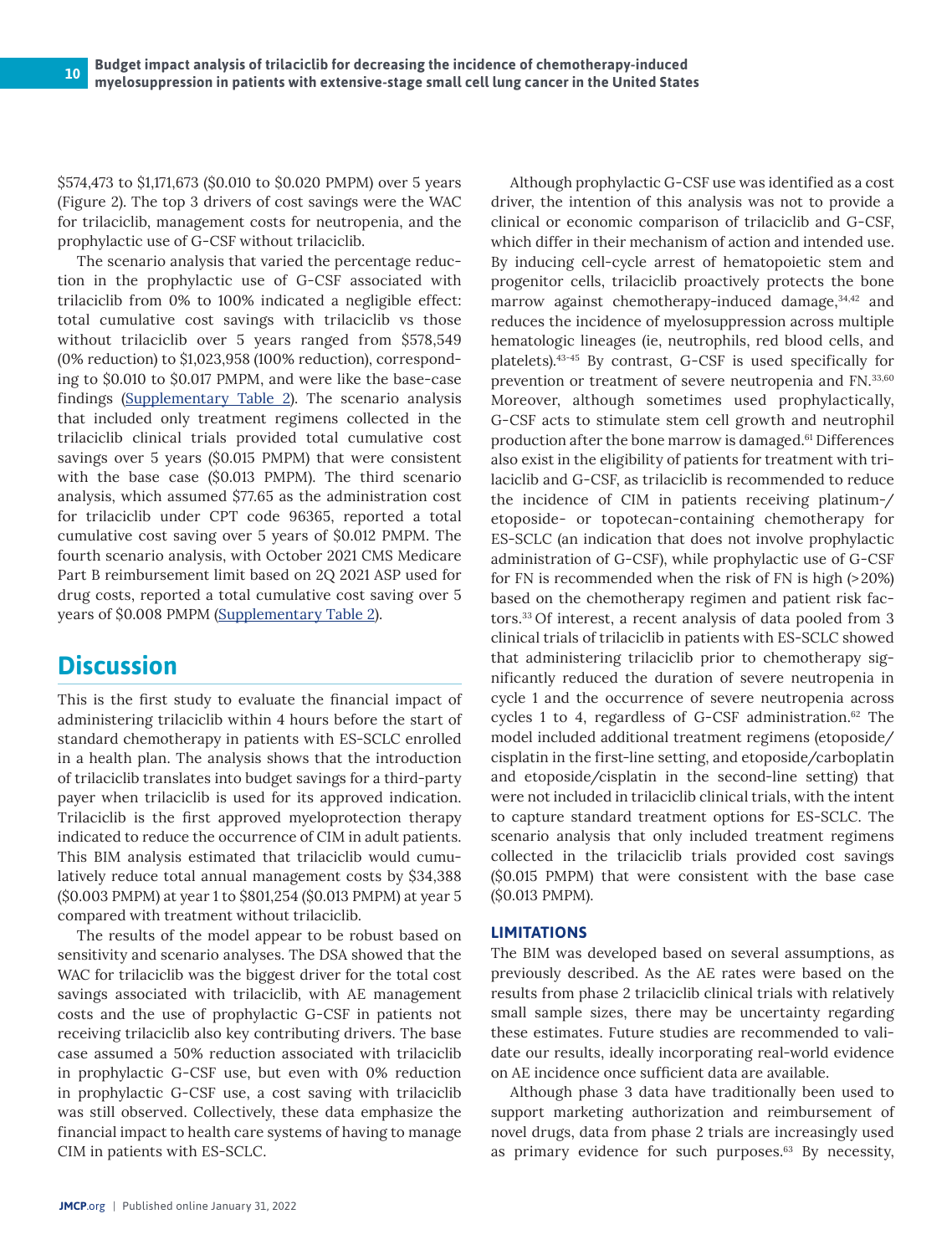therefore, these data are subsequently used in economic models like ours.<sup>64</sup>

Health care resource utilization required for the administration of trilaciclib was not considered in the base-case analysis, given it is a 30-minute IV therapy (administered within 4 hours prior to chemotherapy) and can be performed during the same visit as that for administration of chemotherapy, for instance, with the administration of premedication. However, the scenario analysis that assumed administration using a CPT code reported total cumulative cost savings that were consistent with the base-case analysis results.

Cost inputs for AE management were obtained from large claimsbased studies involving multiple different oncology indications and therefore may not be specific to ES-SCLC. Despite having been tested in sensitivity analyses and yielding findings consistent with base-case results (with PMPM cost savings ranging from \$0.008 to \$0.017 in the sensitivity analysis vs \$0.013 in the base case), inputs specific to the setting of ES-SCLC are needed.

Finally, only grade  $\geq 3$  AEs were considered within the AE management cost estimates, which may underestimate the health and economic impact of trilaciclib. Although there is no consensus on which AEs to include, economic models typically focus on grade  $\geq 3$  AEs,<sup>65-68</sup> as these are most likely to require resource utilization and have a meaningful impact on the results. Moreover, although lower-grade AEs may require medical services in some cases, consideration of all AEs would require additional model assumptions,<sup>30,65</sup> which may reduce confidence in the model.

# **Conclusions**

Trilaciclib is the first and, currently, the only multilineage, myeloprotective

therapy proven to decrease the incidence of CIM for patients with ES-SCLC treated with a platinum-/ etoposide- or topotecan-containing regimen. Trilaciclib represents a new pharmacy expenditure when added to standard chemotherapy treatment regimens for ES-SCLC. However, the acquisition cost of trilaciclib to a third-party payer is projected to be offset by a reduction in the costs of managing AEs related to myelosuppression and those associated with prophylactic G-CSF, which are fewer with trilaciclib compared with chemotherapy alone.

The net financial impact of trilaciclib is estimated to be a budgetary cost saving when trilaciclib is used for its approved indication. The magnitude and rapidity of financial benefit will be affected by market uptake of trilaciclib and the incidence of myelosuppression unique to each payer's patient population.

#### **DISCLOSURES**

This research was funded by G1 Therapeutics, Inc., and implemented by ZS Associates, an independent consultancy that collated the model inputs and performed the budget impact analysis. The study sponsor was involved in the study design; collection, analysis, and interpretation of data; writing of the report; and the decision to submit the report for publication. The journal open access fee was funded by G1 Therapeutics, Inc.

Moran, Chioda, and Huang are employed by G1 Therapeutics, Inc. Chioda and Huang report stocks and stock options for G1 Therapeutics, Inc. Goyal and Deniz are employed by ZS Associates. Goyal reports consulting fees from G1 Therapeutics, Inc. Abraham reports consulting fees from Coherus, G1 Therapeutics, Inc. (unrelated to this study and manuscript), Mylan/ Viatris, and Sandoz and participation on a data safety monitoring board or advisory board for G1 Therapeutics, Inc. MacDonald reports consulting fees from Coherus, G1 Therapeutics, Inc. (unrelated to this study and manuscript), Mylan/Viatris, and Sandoz. Deniz reports no disclosures.

A synopsis of the current study was presented in poster format at the Virtual AMCP Annual Meeting, April 12-16, 2021.

#### **ACKNOWLEDGMENTS**

Medical writing assistance was provided by Tyrone Daniel, PhD, contracted by Alligent Europe (Envision Pharma Group) and funded by G1 Therapeutics, Inc.

#### **REFERENCES**

1. Siegel RL, Miller KD, Fuchs HE, Jemal A. Cancer statistics, 2021. *CA Cancer J Clin.*  2021;71(1):7-33.

2. American Cancer Society. Cancer facts & figures 2021. Accessed April 1, 2021. [https://www.cancer.org/](https://www.cancer.org/content/dam/cancer-org/research/cancer-facts-and-statistics/annual-cancer-facts-and-figures/2021/cancer-facts-and-figures-2021.pdf) [content/dam/cancer-org/research/](https://www.cancer.org/content/dam/cancer-org/research/cancer-facts-and-statistics/annual-cancer-facts-and-figures/2021/cancer-facts-and-figures-2021.pdf) [cancer-facts-and-statistics/annual](https://www.cancer.org/content/dam/cancer-org/research/cancer-facts-and-statistics/annual-cancer-facts-and-figures/2021/cancer-facts-and-figures-2021.pdf)[cancer-facts-and-figures/2021/](https://www.cancer.org/content/dam/cancer-org/research/cancer-facts-and-statistics/annual-cancer-facts-and-figures/2021/cancer-facts-and-figures-2021.pdf) [cancer-facts-and-figures-2021.pdf](https://www.cancer.org/content/dam/cancer-org/research/cancer-facts-and-statistics/annual-cancer-facts-and-figures/2021/cancer-facts-and-figures-2021.pdf)

3. Wang S, Tang J, Sun T, et al. Survival changes in patients with small cell lung cancer and disparities between different sexes, socioeconomic statuses and ages. *Sci Rep*. 2017;7(1):1339.

4. Byers LA, Rudin CM. Small cell lung cancer: where do we go from here? *Cancer*. 2015;121(5):664-72.

5. Yang S, Zhang Z, Wang Q. Emerging therapies for small cell lung cancer. *J Hematol Oncol.* 2019;12(1):47.

6. Dingemans AMC, Früh M, Ardizzoni A, et al. Small-cell lung cancer: ESMO clinical practice guidelines for diagnosis, treatment and follow-up. *Ann Oncol.* 2021;32(7):839-53.

7. National Comprehensive Cancer Network. NCCN clinical practice guidelines in oncology. Small cell lung cancer. Version 3.2021. Accessed April 1, 2021. [https://www.nccn.org/professionals/](https://www.nccn.org/professionals/physician_gls/pdf/sclc.pdf) [physician\\_gls/pdf/sclc.pdf](https://www.nccn.org/professionals/physician_gls/pdf/sclc.pdf)

8. Horn L, Mansfield AS, Szczęsna A, et al; IMpower133 Study Group. First-line atezolizumab plus chemotherapy in extensive-stage small-cell lung cancer. *N Engl J Med.* 2018;379(23):2220-29.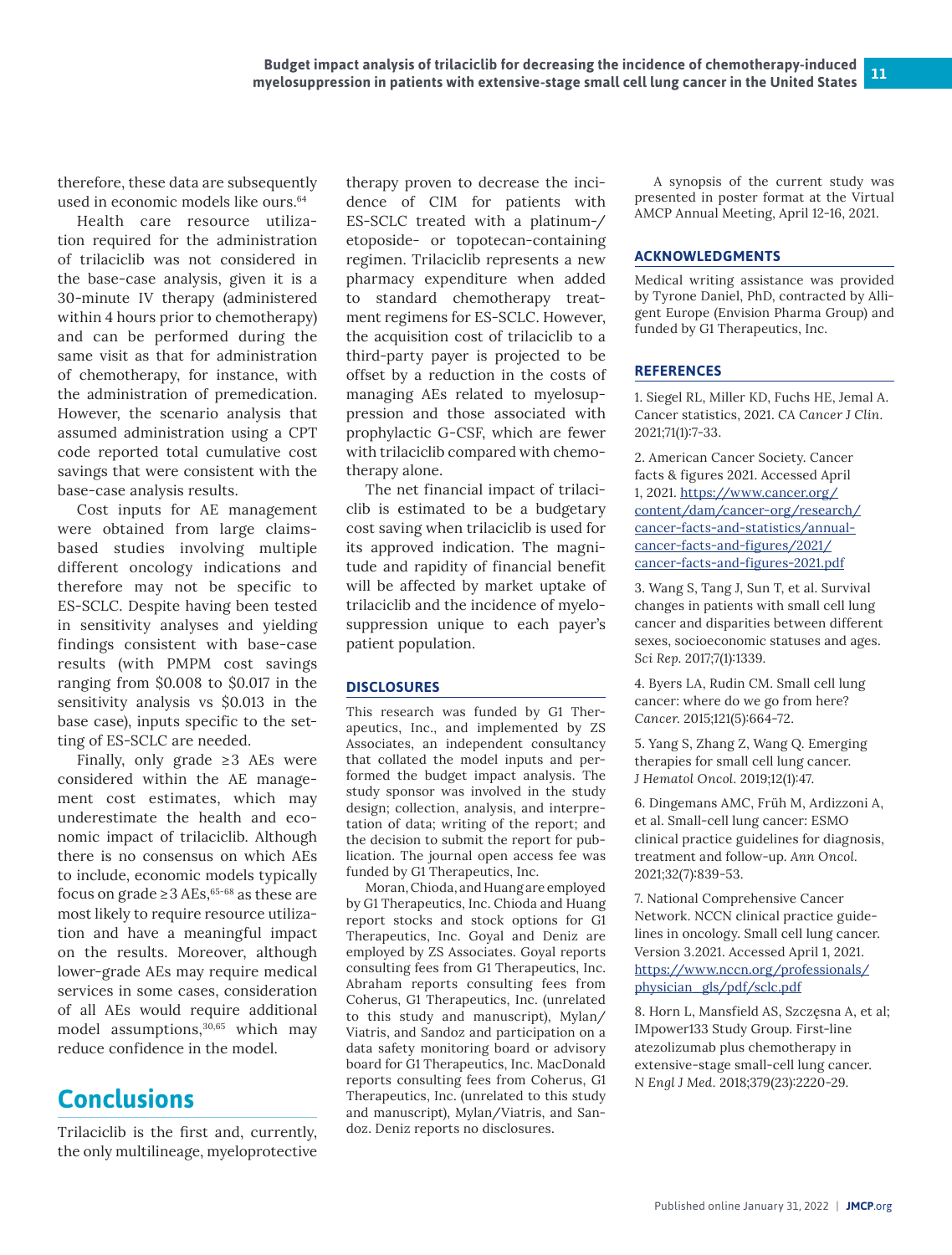9. Paz-Ares L, Dvorkin M, Chen Y, et al; CASPIAN Investigators. Durvalumab plus platinum-etoposide versus platinumetoposide in first-line treatment of extensive-stage small-cell lung cancer (CASPIAN): a randomised, controlled, open-label, phase 3 trial. *Lancet*. 2019;394(10212):1929-39.

10. HYCAMTIN (topotecan hydrochloride) for injection. Prescribing information. GlaxoSmithKline; 2021. Accessed April 1, 2021. [https://www.accessdata.fda.gov/](https://www.accessdata.fda.gov/drugsatfda_docs/label/2010/020671s016s017lbl.pdf) [drugsatfda\\_docs/label/2010/020671s](https://www.accessdata.fda.gov/drugsatfda_docs/label/2010/020671s016s017lbl.pdf) [016s017lbl.pdf](https://www.accessdata.fda.gov/drugsatfda_docs/label/2010/020671s016s017lbl.pdf)

11. ZEPZELCA (lurbinectedin) for injection, for intravenous use. Prescribing information. Jazz Pharmaceuticals, Inc; 2021. Accessed April 1, 2021. [https://www.](https://www.accessdata.fda.gov/drugsatfda_docs/label/2020/213702s000lbl.pdf) [accessdata.fda.gov/drugsatfda\\_docs/](https://www.accessdata.fda.gov/drugsatfda_docs/label/2020/213702s000lbl.pdf) [label/2020/213702s000lbl.pdf](https://www.accessdata.fda.gov/drugsatfda_docs/label/2020/213702s000lbl.pdf)

12. Noda K, Nishiwaki Y, Kawahara M, et al; Japan Clinical Oncology Group. Irinotecan plus cisplatin compared with etoposide plus cisplatin for extensive small-cell lung cancer. *N Engl J Med.*  2002;346(2):85-91.

13. Lara PN Jr, Natale R, Crowley J, et al. Phase III trial of irinotecan/cisplatin compared with etoposide/cisplatin in extensive-stage small-cell lung cancer: clinical and pharmacogenomic results from SWOG S0124. *J Clin Oncol.*  2009;27(15):2530-35.

14. Hanna N, Bunn PA Jr, Langer C, et al. Randomized phase III trial comparing irinotecan/cisplatin with etoposide/ cisplatin in patients with previously untreated extensive-stage disease small-cell lung cancer. *J Clin Oncol.* 2006;24(13):2038-43.

15. Han D, Wang G, Sun L, et al. Comparison of irinotecan/platinum versus etoposide/platinum chemotherapy for extensive-stage small cell lung cancer: a meta-analysis. *Eur J Cancer Care (Engl).*  2017;26(6).

16. TECENTRIQ (atezolizumab) for injection, for intravenous use. Prescribing information. Genentech, Inc; 2021. Accessed April 1, 2021. [https://www.gene.](https://www.gene.com/download/pdf/tecentriq_prescribing.pdf) [com/download/pdf/tecentriq\\_prescrib](https://www.gene.com/download/pdf/tecentriq_prescribing.pdf)[ing.pdf](https://www.gene.com/download/pdf/tecentriq_prescribing.pdf)

17. IMFINZI (durvalumab) for injection, for intravenous use. Prescribing information. AstraZeneca; 2021. Accessed April 1, 2021. [https://den8dhaj6zs0e.](https://den8dhaj6zs0e.cloudfront.net/50fd68b9-106b-4550-b5d0-12b045f8b184/9496217c-08b3-432b-ab4f-538d795820bd/9496217c-08b3-432b-ab4f-538d795820bd_viewable_rendition__v.pdf) [cloudfront.net/50fd68b9-106b-4550](https://den8dhaj6zs0e.cloudfront.net/50fd68b9-106b-4550-b5d0-12b045f8b184/9496217c-08b3-432b-ab4f-538d795820bd/9496217c-08b3-432b-ab4f-538d795820bd_viewable_rendition__v.pdf) [b5d0-12b045f8b184/9496217c-08b3-](https://den8dhaj6zs0e.cloudfront.net/50fd68b9-106b-4550-b5d0-12b045f8b184/9496217c-08b3-432b-ab4f-538d795820bd/9496217c-08b3-432b-ab4f-538d795820bd_viewable_rendition__v.pdf) [432b-ab4f-538d795820bd/9496217c-](https://den8dhaj6zs0e.cloudfront.net/50fd68b9-106b-4550-b5d0-12b045f8b184/9496217c-08b3-432b-ab4f-538d795820bd/9496217c-08b3-432b-ab4f-538d795820bd_viewable_rendition__v.pdf)[08b3-432b-ab4f-538d795820bd\\_view](https://den8dhaj6zs0e.cloudfront.net/50fd68b9-106b-4550-b5d0-12b045f8b184/9496217c-08b3-432b-ab4f-538d795820bd/9496217c-08b3-432b-ab4f-538d795820bd_viewable_rendition__v.pdf)[able\\_rendition\\_\\_v.pdf](https://den8dhaj6zs0e.cloudfront.net/50fd68b9-106b-4550-b5d0-12b045f8b184/9496217c-08b3-432b-ab4f-538d795820bd/9496217c-08b3-432b-ab4f-538d795820bd_viewable_rendition__v.pdf)

18. von Pawel J, Jotte R, Spigel DR, et al. Randomized phase III trial of amrubicin versus topotecan as second-line treatment for patients with small-cell lung cancer. *J Clin Oncol.* 2014;32(35):4012-19.

19. Roe H, Lennan E. Role of nurses in the assessment and management of chemotherapy-related side effects in cancer patients. *Nurs Res Rev.* 2014;2014(4):103-15.

20. Crawford J, Dale DC, Lyman GH. Chemotherapy-induced neutropenia: risks, consequences, and new directions for its management. *Cancer*. 2004;100(2):228-37.

21. Weycker D, Li X, Edelsberg J, et al. Risk and consequences of chemotherapyinduced febrile neutropenia in patients with metastatic solid tumors. *J Oncol Pract.* 2015;11(1):47-54.

22. Lyman GH. Risks and consequences of chemotherapy-induced neutropenia. *Clin Cornerstone.* 2006;8(suppl 5):S12-18.

23. Kuter DJ. Managing thrombocytopenia associated with cancer chemotherapy. *Oncology (Williston Park).* 2015;29(4): 282-94.

24. Epstein RS, Aapro MS, Basu Roy UK, et al. Patient burden and real-world management of chemotherapy-induced myelosuppression: results from an online survey of patients with solid tumors. *Adv Ther.* 2020;37(8):3606-18.

25. Epstein RS, Basu Roy UK, Aapro M, et al. Cancer patients' perspectives and experiences of chemotherapy-induced myelosuppression and its impact on daily life. *Patient Prefer Adherence.*  2021;15:453-65.

26. Liou SY, Stephens JM, Carpiuc KT, Feng W, Botteman MF, Hay JW. Economic burden of haematological adverse effects in cancer patients: a systematic review. *Clin Drug Investig.* 2007;27(6):381-96.

27. Tai E, Guy GP, Dunbar A, Richardson LC. Cost of cancer-related neutropenia or fever hospitalizations, United States, 2012. *J Oncol Pract.*  2017;13(6):e552-61.

28. Weycker D, Hatfield M, Grossman A, et al. Risk and consequences of chemotherapy-induced thrombocytopenia in US clinical practice. *BMC Cancer.* 2019;19(1):151.

29. US Bureau of Labor Statistics. Consumer Price Index, March 2021. Accessed April 1, 2021. [https://www.bls.](https://www.bls.gov/cpi/) [gov/cpi/](https://www.bls.gov/cpi/)

30. Wong W, Yim YM, Kim A, et al. Assessment of costs associated with adverse events in patients with cancer. *PLoS One.* 2018;13(4):e0196007.

31. Bryer E, Henry D. Chemotherapyinduced anemia: etiology, pathophysiology, and implications for contemporary practice. *Int J Clin Transfus Med.*  2018;2018(6):21-31.

32. Gilreath JA, Rodgers GM. How I treat cancer-associated anemia. *Blood*. 2020;136(7):801-13.

33. National Comprehensive Cancer Network. NCCN clinical practice guidelines in oncology. Hematopoietic growth factors. Version 2.2021. Accessed April 1, 2021. [https://www.nccn.org/profession](https://www.nccn.org/professionals/physician_gls/pdf/growthfactors.pdf)[als/physician\\_gls/pdf/growthfactors.pdf](https://www.nccn.org/professionals/physician_gls/pdf/growthfactors.pdf)

34. Bisi JE, Sorrentino JA, Roberts PJ, Tavares FX, Strum JC. Preclinical characterization of G1T28: a novel CDK4/6 inhibitor for reduction of chemotherapyinduced myelosuppression. *Mol Cancer Ther.* 2016;15(5):783-93.

35. Lyman GH. Chemotherapy dose intensity and quality cancer care. *Oncology (Williston Park).* 2006;20(14 suppl 9):16-25.

36. Lyman GH. Impact of chemotherapy dose intensity on cancer patient outcomes. *J Natl Compr Canc Netw.*  2009;7(1):99-108.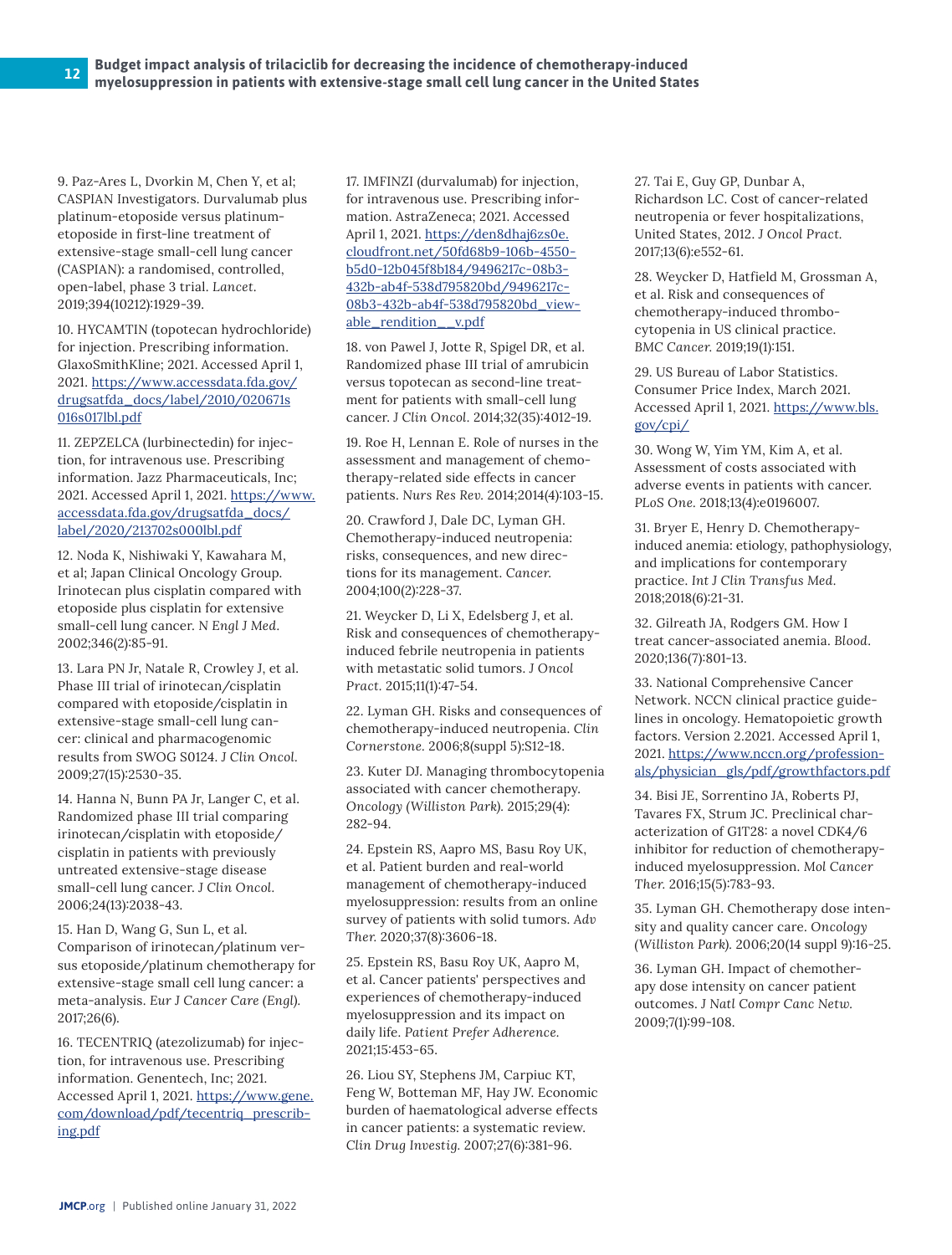37. Morrow T, Siegel M, Boone S, Lawless G, Carter W. Chemotherapy dose intensity determination as a quality of care measure for managed care organizations in the treatment of earlystage breast cancer. *Am J Med Qual.*  2002;17(6):218-24.

38. Ottevanger PB, De Mulder PH. The quality of chemotherapy and its quality assurance. *Eur J Surg Oncol.*  2005;31(6):656-66.

39. Thomas K, Martin T, Gao A, Ahn C, Wilhelm H, Schwartz DL. Interruptions of head and neck radiotherapy across insured and indigent patient populations. *J Oncol Pract.* 2017;13(4):e319-28.

40. Claessens AKM, Erdkamp FLG, Lopez-Yurda M, et al; Dutch Breast Cancer Research Group (BOOG). Secondary analyses of the randomized phase III Stop&Go study: efficacy of second-line intermittent versus continuous chemotherapy in HER2-negative advanced breast cancer. *Acta Oncol.*  2020;59(6):713-22.

41. Bese NS, Sut PA, Ober A. The effect of treatment interruptions in the postoperative irradiation of breast cancer. *Oncology*. 2005;69(3):214-23.

42. He S, Roberts PJ, Sorrentino JA, et al. Transient CDK4/6 inhibition protects hematopoietic stem cells from chemotherapy-induced exhaustion. *Sci Transl Med.* 2017;9(387):eaal3986.

43. Weiss JM, Csoszi T, Maglakelidze M, et al; G1T28-02 Study Group. Myelopreservation with the CDK4/6 inhibitor trilaciclib in patients with small-cell lung cancer receiving first-line chemotherapy: a phase Ib/ randomized phase II trial. *Ann Oncol.*  2019;30(10):1613-21.

44. Daniel D, Kuchava V, Bondarenko I, et al. Trilaciclib prior to chemotherapy and atezolizumab in patients with newly diagnosed extensive-stage small cell lung cancer: a multicentre, randomised, double-blind, placebo-controlled phase II trial. *Int J Cancer.* 2020;148(10):2557-70.

45. Hart LL, Ferrarotto R, Andric ZG, et al. Myelopreservation with trilaciclib in patients receiving topotecan for small cell lung cancer: results from a randomized, double-blind, placebo-controlled phase II study. *Adv Ther.* 2021;38(1):350-65.

46. COSELA (trilaciclib) for injection, for intravenous use. Prescribing information. G1 Therapeutics, Inc; 2021. Accessed April 1, 2021. [https://www.](https://www.accessdata.fda.gov/drugsatfda_docs/label/2021/214200s000lbl.pdf) [accessdata.fda.gov/drugsatfda\\_docs/](https://www.accessdata.fda.gov/drugsatfda_docs/label/2021/214200s000lbl.pdf) [label/2021/214200s000lbl.pdf](https://www.accessdata.fda.gov/drugsatfda_docs/label/2021/214200s000lbl.pdf)

47. Sullivan SD, Mauskopf JA, Augustovski F, et al. Budget impact analysis-principles of good practice: report of the ISPOR 2012 Budget Impact Analysis Good Practice II Task Force. *Value Health.* 2014;17(1):5-14.

48. Centers for Medicare & Medicaid Services. 2021 Medicare Parts A & B premiums and deductibles. Accessed November 24, 2021. [https://www.cms.](https://www.cms.gov/medicare/medicare-part-b-drug-average-sales-price/2021-asp-drug-pricing-files) [gov/medicare/medicare-part-b-drug](https://www.cms.gov/medicare/medicare-part-b-drug-average-sales-price/2021-asp-drug-pricing-files)[average-sales-price/2021-asp-drug](https://www.cms.gov/medicare/medicare-part-b-drug-average-sales-price/2021-asp-drug-pricing-files)[pricing-files](https://www.cms.gov/medicare/medicare-part-b-drug-average-sales-price/2021-asp-drug-pricing-files)

49. de Groot PM, Wu CC, Carter BW, Munden RF. The epidemiology of lung cancer. *Transl Lung Cancer Res.*  2018;7(3):220-33.

50. Worldometers. US Population 2018. 2019. Accessed December 1, 2019. [https://www.worldometers.info/](https://www.worldometers.info/world-population/us-population/) [world-population/us-population/](https://www.worldometers.info/world-population/us-population/)

51. American Cancer Society. Small cell lung cancer stages. 2019. Accessed April 1, 2021. [https://www.cancer.org/cancer/](https://www.cancer.org/cancer/lung-cancer/detection-diagnosis-staging/staging-sclc.html) [lung-cancer/detection-diagnosis-stag](https://www.cancer.org/cancer/lung-cancer/detection-diagnosis-staging/staging-sclc.html)[ing/staging-sclc.htm](https://www.cancer.org/cancer/lung-cancer/detection-diagnosis-staging/staging-sclc.html)l

52. Baize N, Monnet I, Greillier L, et al; Groupe Français de Pneumo-Cancérologie 01–13 Investigators. Carboplatin plus etoposide versus topotecan as secondline treatment for patients with sensitive relapsed small-cell lung cancer: an openlabel, multicentre, randomised, phase 3 trial. *Lancet Oncol.* 2020;21(9):1224-33.

53. Drugs.com. 2020. Accessed December 1, 2019. <http://www.drugs.com>

54. IBM. Micromedex. RED BOOK online. Database. 2021. Accessed March 19, 2021. [https://www.ibm.com/products/](https://www.ibm.com/products/micromedex-red-book) [micromedex-red-book](https://www.ibm.com/products/micromedex-red-book)

55. Weiss J, Goldschmidt J, Andric Z, et al. Effects of trilaciclib on chemotherapy-induced myelosuppression and patient-reported outcomes in patients with extensive-stage small cell lung cancer: pooled results from three phase II randomized, double-blind, placebocontrolled studies. *Clin Lung Cancer.*  2021;22(5):449-60.

56. Eldar-Lissai A, Cosler LE, Culakova E, Lyman GH. Economic analysis of prophylactic pegfilgrastim in adult cancer patients receiving chemotherapy. *Value Health.* 2008;11(2):172-79.

57. Naeim A, Henk HJ, Becker L, et al. Pegfilgrastim prophylaxis is associated with a lower risk of hospitalization of cancer patients than filgrastim prophylaxis: a retrospective United States claims analysis of granulocyte colony-stimulating factors (G-CSF). *BMC Cancer.* 2013;13:11.

58. Centers for Medicare & Medicaid Services. Medicare national fee schedule 2021. Accessed July 1, 2021. [https://www.cms.gov/Medicare/](https://www.cms.gov/Medicare/Medicare-Fee-for-Service-Payment/PhysicianFeeSched) [Medicare-Fee-for-Service-Payment/](https://www.cms.gov/Medicare/Medicare-Fee-for-Service-Payment/PhysicianFeeSched) [PhysicianFeeSched](https://www.cms.gov/Medicare/Medicare-Fee-for-Service-Payment/PhysicianFeeSched)

59. National Cancer Institute. Common terminology criteria for adverse events (CTCAE) v4.03. Accessed November 22, 2021. [https://evs.nci.nih.gov/ftp1/](https://evs.nci.nih.gov/ftp1/CTCAE/CTCAE_4.03/CTCAE_4.03_2010-06-14_QuickReference_5x7.pdf) [CTCAE/CTCAE\\_4.03/CTCAE\\_4.03\\_2010-](https://evs.nci.nih.gov/ftp1/CTCAE/CTCAE_4.03/CTCAE_4.03_2010-06-14_QuickReference_5x7.pdf) [06-14\\_QuickReference\\_5x7.pdf](https://evs.nci.nih.gov/ftp1/CTCAE/CTCAE_4.03/CTCAE_4.03_2010-06-14_QuickReference_5x7.pdf)

60. Klastersky J, de Naurois J, Rolston K, et al; ESMO Guidelines Committee. Management of febrile neutropaenia: ESMO clinical practice guidelines. *Ann Oncol.* 2016;27(suppl 5):v111-18.

61. Bendall LJ, Bradstock KF. G-CSF: from granulopoietic stimulant to bone marrow stem cell mobilizing agent. *Cytokine Growth Factor Rev*. 2014;25(4):355-67.

62. Ferrarotto R, Anderson I, Medgyasszay B, et al. Trilaciclib prior to chemotherapy reduces the usage of supportive care interventions for chemotherapy-induced myelosuppression in patients with small cell lung cancer: pooled analysis of three randomized phase 2 trials. *Cancer Med.*  2021;10(17):5748-56.